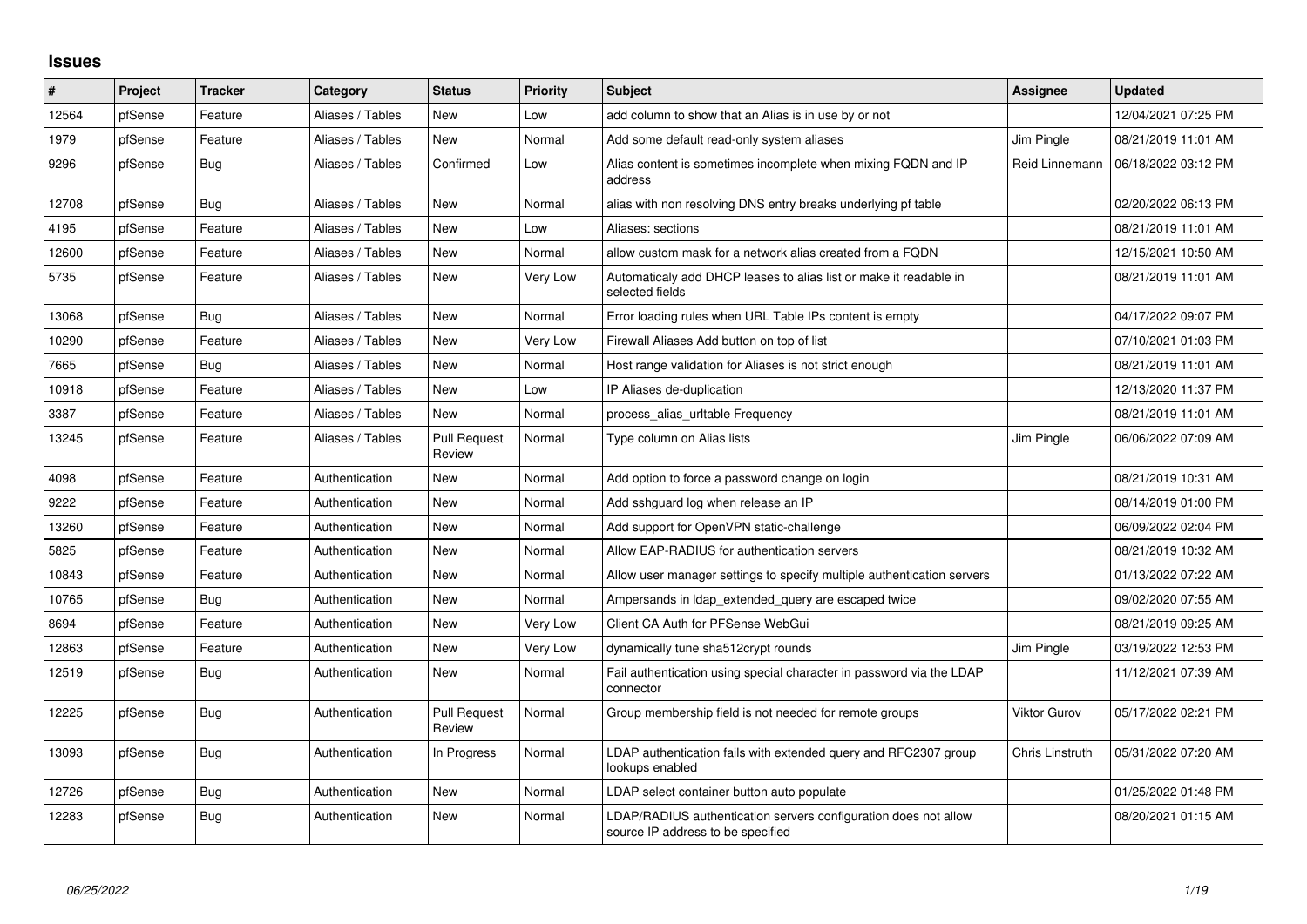| $\vert$ # | Project | Tracker    | Category         | <b>Status</b> | <b>Priority</b> | <b>Subject</b>                                                                                            | <b>Assignee</b>       | <b>Updated</b>      |
|-----------|---------|------------|------------------|---------------|-----------------|-----------------------------------------------------------------------------------------------------------|-----------------------|---------------------|
| 12715     | pfSense | <b>Bug</b> | Authentication   | New           | Normal          | Long system startup time when LDAP is configured and unavailable<br>during startup.                       | Christian<br>McDonald | 01/24/2022 05:50 AM |
| 12095     | pfSense | Bug        | Authentication   | New           | Normal          | Memory leak in pcscd                                                                                      |                       | 06/01/2022 01:01 PM |
| 6742      | pfSense | Feature    | Authentication   | New           | Normal          | OAuth2 authentication for OpenVPN (and for FreeRadius)                                                    | Jim Thompson          | 10/19/2020 09:19 AM |
| 9165      | pfSense | Feature    | Authentication   | New           | Normal          | only IPs can be added to sshguard whitelist                                                               |                       | 04/21/2022 12:39 PM |
| 9937      | pfSense | Feature    | Authentication   | New           | Normal          | OpenVPN Login User Privilege                                                                              |                       | 11/29/2019 08:46 AM |
| 8087      | pfSense | Bug        | Authentication   | New           | Normal          | Provide Calling-Station-ID to RADIUS backed VPN connections                                               |                       | 06/06/2020 05:36 AM |
| 10352     | pfSense | Bug        | Authentication   | New           | Very Low        | RADIUS authentication fails with MSCHAPv1 or MSCHAPv2 when<br>passwords contain international characters  |                       | 06/20/2022 04:04 PM |
| 5652      | pfSense | <b>Bug</b> | Authentication   | New           | Normal          | Radius IETF Class Group Assignment - Incorrect Standard                                                   |                       | 08/13/2019 01:39 PM |
| 12091     | pfSense | Feature    | Authentication   | New           | Normal          | RFE: Add support for sssd authentication                                                                  |                       | 12/10/2021 04:55 PM |
| 9288      | pfSense | Feature    | Authentication   | New           | Normal          | SSHGuard add pfSense signature in standard                                                                |                       | 08/14/2019 01:19 PM |
| 4242      | pfSense | Feature    | Authentication   | New           | Normal          | Two Factor or OTP Authentication for Admin Interface                                                      |                       | 01/04/2022 12:07 PM |
| 12458     | pfSense | Feature    | Authentication   | New           | Normal          | Use "unixHomeDirectory" instead of "homeDirectory" when LDAP<br>authentication server is Active Directory |                       | 10/15/2021 08:18 AM |
| 8775      | pfSense | Feature    | Authentication   | <b>New</b>    | Very Low        | Use SRV record for LDAP Authentication                                                                    |                       | 05/06/2020 07:49 AM |
| 13289     | pfSense | Bug        | Backup / Restore | New           | Low             | Attempting to restore a 0 byte "config.xml" prints an error that the file<br>cannot be read               |                       | 06/20/2022 10:46 AM |
| 7757      | pfSense | Bug        | Backup / Restore | New           | Normal          | Auto Config Backup fails to upload unless Default Gateway is up                                           |                       | 08/16/2019 12:47 PM |
| 12553     | pfSense | Feature    | Backup / Restore | New           | Normal          | Auto Config Backup: Allow selecting multiple backups for deletion                                         |                       | 02/22/2022 04:27 AM |
| 7688      | pfSense | Feature    | Backup / Restore | <b>New</b>    | Low             | AutoConfigBackup - Info Icon - username only                                                              |                       | 10/22/2017 10:46 AM |
| 9775      | pfSense | Feature    | Backup / Restore | New           | Normal          | AutoConfigBackup - Rolling per day/hour cap on changes, retention<br>policy                               |                       | 09/20/2019 09:19 AM |
| 4681      | pfSense | Feature    | Backup / Restore | New           | Normal          | AutoConfigBackup make a way to easily download a saved backup                                             |                       | 08/16/2019 12:46 PM |
| 6608      | pfSense | Feature    | Backup / Restore | New           | Low             | backup and restore dhcp                                                                                   |                       | 07/13/2016 04:09 PM |
| 11110     | pfSense | Bug        | Backup / Restore | <b>New</b>    | Normal          | Backup file should be checked before restoring a specific area                                            |                       | 12/05/2020 02:50 PM |
| 286       | pfSense | Feature    | Backup / Restore | New           | Normal          | Backup/restore users individually                                                                         |                       | 01/09/2021 03:48 PM |
| 12249     | pfSense | Bug        | Backup / Restore | New           | Normal          | HAProxy causing failed ACB backups                                                                        |                       | 11/15/2021 11:58 PM |
| 1367      | pfSense | Feature    | Backup / Restore | New           | Normal          | Input validation on partial config restores                                                               |                       | 03/21/2011 01:16 AM |
| 3696      | ptSense | Feature    | Backup / Restore | New           | Normal          | Multiple items backup/restore                                                                             |                       | 06/06/2014 02:33 PM |
| 3697      | pfSense | Feature    | Backup / Restore | New           | Normal          | New backup/restore area: Certificates                                                                     |                       | 03/11/2017 11:30 AM |
| 12774     | pfSense | Bug        | Backup / Restore | New           | Normal          | Picture widget image is not saved in backup                                                               |                       | 04/04/2022 04:48 AM |
| 1738      | pfSense | <b>Bug</b> | Backup / Restore | New           | Very Low        | Restore fails when username in backup is not matching                                                     |                       | 12/11/2021 07:51 PM |
| 8076      | pfSense | Bug        | Backup / Restore | New           | Normal          | User can easily apply an unusable interface configuration after restore                                   |                       | 08/14/2019 10:52 AM |
| 4472      | pfSense | Feature    | Build / Release  | New           | Normal          | Cryptographically sign every (sub-)release                                                                |                       | 08/13/2019 12:53 PM |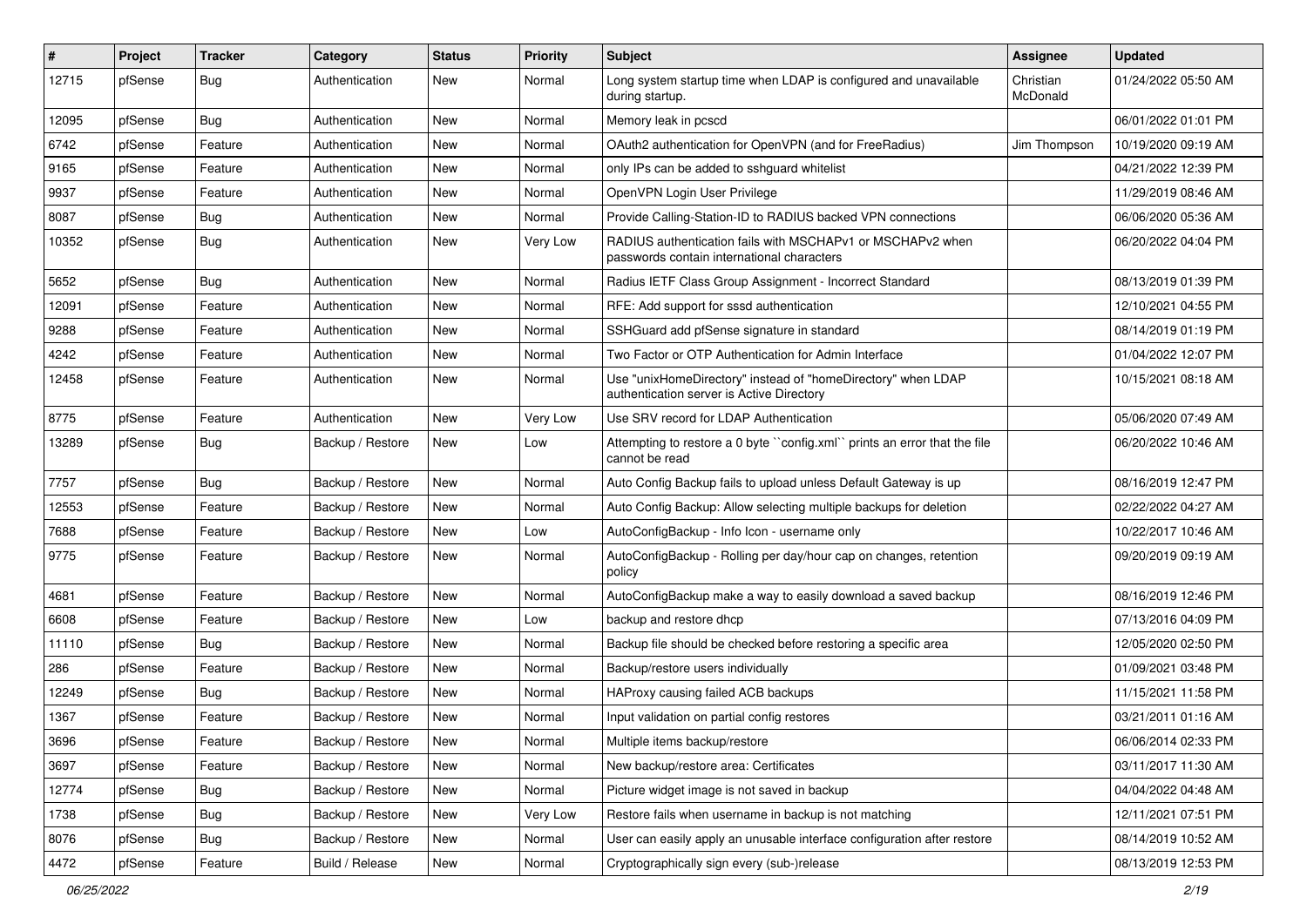| $\vert$ # | Project | Tracker    | Category              | <b>Status</b> | <b>Priority</b> | <b>Subject</b>                                                                                                          | <b>Assignee</b>   | <b>Updated</b>      |
|-----------|---------|------------|-----------------------|---------------|-----------------|-------------------------------------------------------------------------------------------------------------------------|-------------------|---------------------|
| 12782     | pfSense | Todo       | Build / Release       | <b>New</b>    | Normal          | Disable compatibility flag                                                                                              | <b>Brad Davis</b> | 05/17/2022 02:33 PM |
| 1924      | pfSense | Feature    | <b>Captive Portal</b> | New           | Normal          | Ability of CP's allowed IP addresses to use aliases                                                                     |                   | 07/26/2018 04:28 AM |
| 7971      | pfSense | Feature    | Captive Portal        | New           | Normal          | Allow import, export and synchronization of MACs under Captive Portal<br>service                                        |                   | 10/19/2017 04:56 AM |
| 6956      | pfSense | Feature    | <b>Captive Portal</b> | <b>New</b>    | Normal          | Allow more control over concurrent logins                                                                               |                   | 11/23/2016 12:01 PM |
| 13215     | pfSense | <b>Bug</b> | Captive Portal        | Assigned      | Normal          | Allowed MAC/IP/Hostname traffic counts for authorized users                                                             | Reid Linnemann    | 05/31/2022 05:31 PM |
| 3053      | pfSense | Feature    | <b>Captive Portal</b> | New           | Normal          | Automatically add DHCP static addresses to CP passthru-mac                                                              |                   | 06/21/2013 11:54 AM |
| 11189     | pfSense | Feature    | Captive Portal        | New           | Normal          | Captive Portal - Tarpit option                                                                                          |                   | 12/23/2020 06:44 PM |
| 9970      | pfSense | Feature    | Captive Portal        | <b>New</b>    | Low             | Captive Portal and SAML2 Integration                                                                                    | Mauro Braggio     | 10/12/2020 07:39 AM |
| 13226     | pfSense | Bug        | Captive Portal        | Confirmed     | Normal          | Captive Portal doesn't disconnect established OpenVPN link                                                              | Reid Linnemann    | 05/30/2022 10:38 AM |
| 1831      | pfSense | Feature    | Captive Portal        | New           | Normal          | Captive portal IPv6 support                                                                                             | Reid Linnemann    | 05/25/2022 07:57 AM |
| 1675      | pfSense | <b>Bug</b> | Captive Portal        | New           | Normal          | Captive portal logout problems with pop-up blockers.                                                                    | Jared Dillard     | 03/28/2016 01:37 PM |
| 2963      | pfSense | Feature    | Captive Portal        | New           | Normal          | Captive Portal MAC authentication request                                                                               |                   | 08/22/2017 09:09 PM |
| 7553      | pfSense | Bug        | <b>Captive Portal</b> | Confirmed     | Very Low        | Captive portal on a parent interface blocks traffic on VLAN interfaces<br>too                                           |                   | 08/19/2018 03:15 PM |
| 9627      | pfSense | Feature    | <b>Captive Portal</b> | <b>New</b>    | Normal          | Captive Portal only shows authenticated users                                                                           |                   | 08/14/2019 02:48 PM |
| 12357     | pfSense | Bug        | Captive Portal        | New           | Normal          | Captive Portal popup Logout button loads full login page in popup when<br>clicked                                       |                   | 10/27/2021 12:10 PM |
| 4724      | pfSense | Feature    | Captive Portal        | New           | Low             | Captive Portal Status Add Client Hostname                                                                               |                   | 05/22/2015 08:38 AM |
| 2573      | pfSense | Feature    | Captive Portal        | New           | Normal          | Captive Portal support of RADIUS POD (Packet of Disconnect)                                                             |                   | 10/17/2016 03:14 AM |
| 2025      | pfSense | Feature    | Captive Portal        | New           | Normal          | Captive Portal: Easy accessible Logout page instead of Logout pop-up<br>window                                          |                   | 02/06/2016 04:59 AM |
| 2545      | pfSense | Feature    | Captive Portal        | New           | Low             | CaptivePortal: Custom "Re-authenticate every x minutes"                                                                 |                   | 07/08/2012 05:21 PM |
| 12467     | pfSense | Bug        | <b>Captive Portal</b> | <b>New</b>    | Normal          | CP error on client disconnect after reboot                                                                              |                   | 10/17/2021 05:35 AM |
| 13219     | pfSense | Feature    | Captive Portal        | New           | Very Low        | Enable/Disable single voucher roll                                                                                      |                   | 05/26/2022 08:14 AM |
| 5658      | pfSense | <b>Bug</b> | <b>Captive Portal</b> | Confirmed     | Low             | Files with the same name cannot be uploaded to multiple captive portal<br>zones                                         |                   | 12/18/2015 07:19 PM |
| 13290     | pfSense | Regression | <b>Captive Portal</b> | Feedback      | Normal          | My PfSense version 2.7 is returning the error "dummynet bad switch 21"<br>every time I activate my Captive Portals (7). |                   | 06/20/2022 06:01 PM |
| 3377      | pfSense | Feature    | <b>Captive Portal</b> | New           | Normal          | OAuth2 authentication in captive portal                                                                                 | Jim Thompson      | 10/19/2020 09:13 AM |
| 12730     | pfSense | <b>Bug</b> | Captive Portal        | New           | Normal          | RADIUS accounting does not work if WAN is down                                                                          |                   | 01/26/2022 05:13 AM |
| 385       | pfSense | Feature    | Captive Portal        | New           | Normal          | Reverse captive portal                                                                                                  |                   | 08/13/2019 12:23 PM |
| 11379     | pfSense | Feature    | Captive Portal        | New           | Normal          | Template Roll Printer                                                                                                   |                   | 02/07/2021 05:26 AM |
| 12648     | pfSense | <b>Bug</b> | <b>Captive Portal</b> | New           | Normal          | Undocumented variables 'listenporthttp' and 'listenporthttps'                                                           |                   | 12/28/2021 10:44 AM |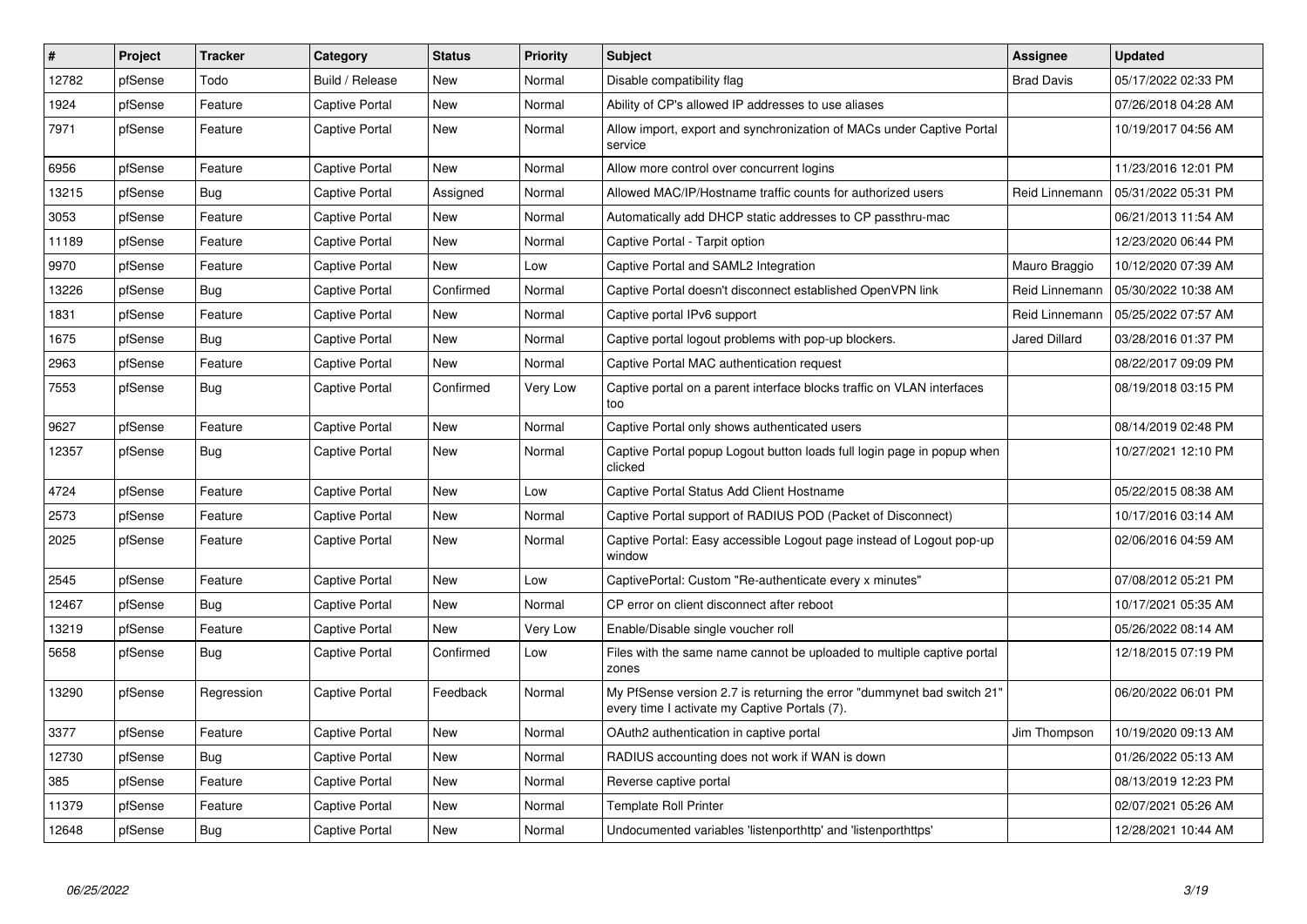| $\#$  | <b>Project</b> | <b>Tracker</b> | Category                        | <b>Status</b>                 | <b>Priority</b> | <b>Subject</b>                                                                                          | Assignee   | <b>Updated</b>      |
|-------|----------------|----------------|---------------------------------|-------------------------------|-----------------|---------------------------------------------------------------------------------------------------------|------------|---------------------|
| 13272 | pfSense        | <b>Bug</b>     | <b>Captive Portal</b>           | <b>Pull Request</b><br>Review | Very Low        | Voucher CSV output has leading space before voucher code                                                | Jim Pingle | 06/13/2022 10:27 AM |
| 13220 | pfSense        | Feature        | <b>Captive Portal</b>           | New                           | Very Low        | Voucher per-roll bandwidth restrictions and traffic quotas                                              |            | 05/26/2022 08:16 AM |
| 2218  | pfSense        | Feature        | CARP                            | <b>New</b>                    | Normal          | Ability to delay CARP master status at boot time                                                        |            | 03/03/2021 11:57 AM |
| 4845  | pfSense        | Bug            | CARP                            | Confirmed                     | High            | CARP preemption doesn't switch to backup where connectivity between<br>systems is lost but not NIC link |            | 07/28/2015 07:55 AM |
| 13110 | pfSense        | <b>Bug</b>     | CARP                            | New                           | Very Low        | changing CARP VIP address does not update outbound NAT interface                                        |            | 05/03/2022 02:52 PM |
| 8100  | pfSense        | Bug            | CARP                            | New                           | Normal          | pfsync Initially Deletes States on Primary for Connections Established<br>through Secondary             | Luiz Souza | 02/08/2022 12:59 PM |
| 2099  | pfSense        | Todo           | CARP                            | <b>New</b>                    | Normal          | Remove "queue" from CARP traffic                                                                        |            | 01/19/2012 10:59 AM |
| 5849  | pfSense        | <b>Bug</b>     | CARP                            | <b>New</b>                    | Normal          | Routing fail on CARP IPsec                                                                              |            | 12/18/2021 04:41 PM |
| 7648  | pfSense        | <b>Bug</b>     | CARP                            | New                           | Very Low        | SPAN ports on an interface renders CARP HA inoperative                                                  |            | 06/14/2017 09:19 PM |
| 8567  | pfSense        | <b>Bug</b>     | CARP                            | <b>New</b>                    | Normal          | Using IPv6 VIP alias for services may affect CARP IPv6 VIP work                                         |            | 06/12/2018 01:26 PM |
| 8566  | pfSense        | Bug            | CARP                            | <b>New</b>                    | Normal          | Wrong IPv6 source in NS request in case using of IPv6 alias                                             |            | 06/12/2018 01:26 PM |
| 1268  | pfSense        | Feature        | Certificates                    | New                           | Normal          | Allow mass renewing of certs                                                                            |            | 11/01/2019 03:17 PM |
| 10258 | pfSense        | Feature        | Certificates                    | <b>New</b>                    | Very Low        | allow to sign CA                                                                                        |            | 02/20/2020 04:20 AM |
| 12737 | pfSense        | Bug            | Certificates                    | <b>New</b>                    | Normal          | CApath is not defined by default in curl                                                                |            | 05/17/2022 02:30 PM |
| 11203 | pfSense        | Bug            | Certificates                    | <b>New</b>                    | Normal          | certificate manager very slow                                                                           |            | 12/31/2020 11:57 AM |
| 9889  | pfSense        | Bug            | Certificates                    | <b>New</b>                    | Very Low        | CRL check for Intermediate CA CRLs fails                                                                | Jim Pingle | 11/08/2019 11:03 AM |
| 7289  | pfSense        | <b>Bug</b>     | Certificates                    | New                           | Low             | Generating 4096bit Certificate                                                                          |            | 08/14/2019 09:56 AM |
| 1257  | pfSense        | Feature        | Certificates                    | <b>Pull Request</b><br>Review | Normal          | Handle encypted CA/Certificate private keys                                                             |            | 10/12/2020 07:12 AM |
| 2276  | pfSense        | Feature        | Certificates                    | <b>New</b>                    | Normal          | Remote CRL fetch support                                                                                |            | 02/06/2016 04:14 AM |
| 13288 | pfSense        | Bug            | Configuration<br>Backend        | <b>New</b>                    | Normal          | Encode FreeRADIUS Custom Options                                                                        |            | 06/20/2022 10:36 AM |
| 13287 | pfSense        | Feature        | Configuration<br>Backend        | <b>New</b>                    | Normal          | Encode OpenVPN Custom Options                                                                           |            | 06/20/2022 10:33 AM |
| 12483 | pfSense        | Bug            | Configuration<br><b>Backend</b> | New                           | Normal          | GUI creates inconsistent config.xml                                                                     |            | 10/23/2021 06:48 AM |
| 6398  | pfSense        | <b>Bug</b>     | Configuration<br>Backend        | <b>New</b>                    | Normal          | If config cannot be loaded due to corruption or bug, it isn't handled<br>gracefully (just stops)        |            | 08/13/2019 01:23 PM |
| 3895  | pfSense        | Feature        | Configuration<br>Backend        | <b>New</b>                    | Normal          | Timeout for "Apply change"                                                                              |            | 01/25/2021 08:07 AM |
| 10833 | pfSense        | <b>Bug</b>     | Configuration<br>Backend        | <b>New</b>                    | Normal          | unbound exits on configuration error when link status flaps on LAN<br>interface                         |            | 08/13/2020 11:53 PM |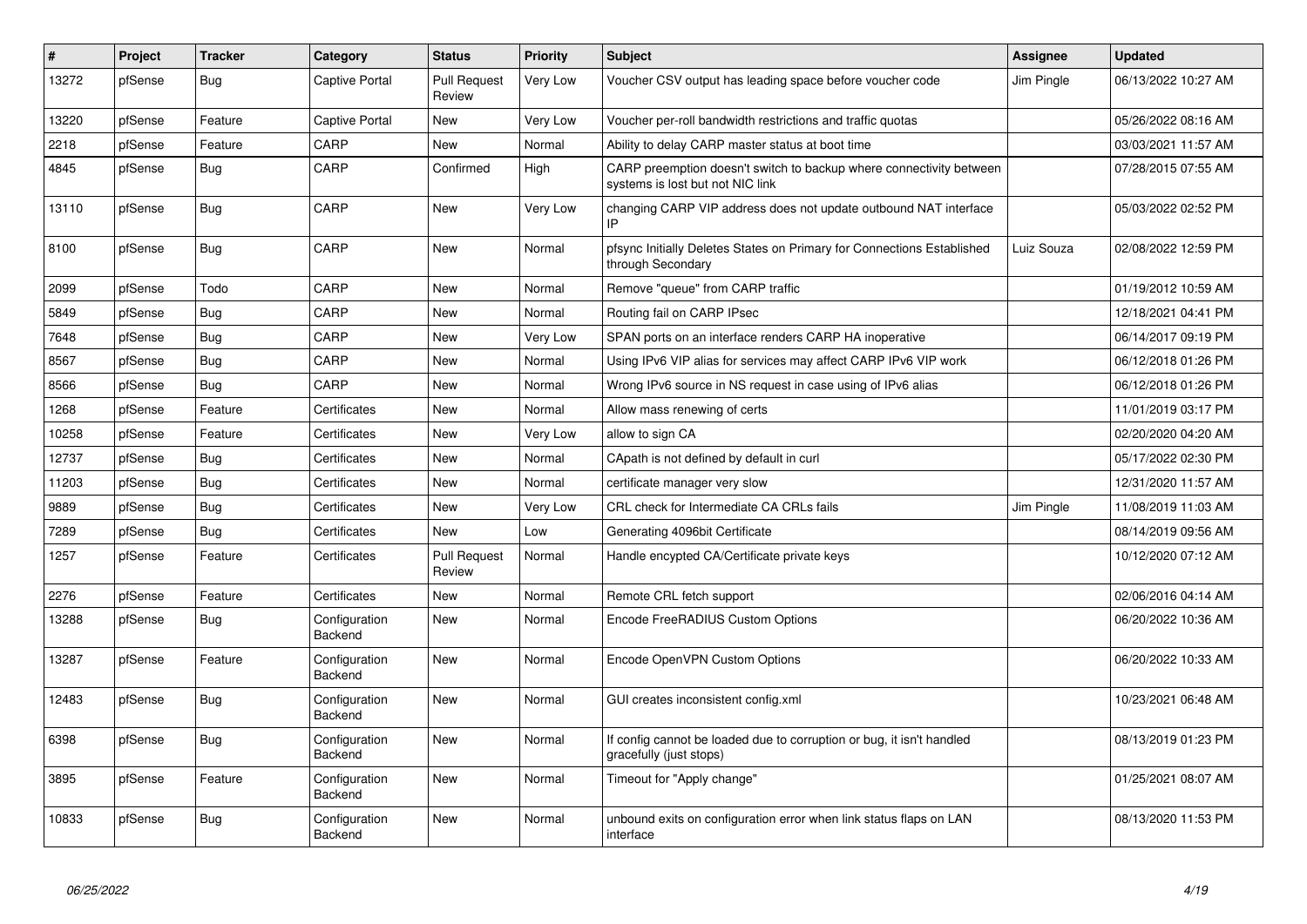| #     | Project | <b>Tracker</b> | Category                 | <b>Status</b>                 | Priority | <b>Subject</b>                                                                                                        | Assignee             | <b>Updated</b>      |
|-------|---------|----------------|--------------------------|-------------------------------|----------|-----------------------------------------------------------------------------------------------------------------------|----------------------|---------------------|
| 5902  | pfSense | Todo           | Configuration<br>Backend | <b>New</b>                    | Normal   | Use a common place for default values                                                                                 |                      | 08/13/2019 12:53 PM |
| 2693  | pfSense | Feature        | Console Menu             | <b>New</b>                    | Normal   | Allow mapping mapping non-physical interfaces via console                                                             | <b>Mathieu Simon</b> | 11/27/2012 03:00 PM |
| 13268 | pfSense | Todo           | Console Menu             | Ready To Test                 | Normal   | columns don't align nicely in console with medium-long interface names                                                |                      | 06/12/2022 10:32 PM |
| 6469  | pfSense | Feature        | Console Menu             | <b>New</b>                    | Normal   | Improve help + self documentation in console PHP shell                                                                |                      | 08/13/2019 01:23 PM |
| 7747  | pfSense | Feature        | Console Menu             | <b>New</b>                    | Normal   | Minor UI Tweak: Make hitting enter on the console (esp via SSH)<br>should not log you out, but simply redraw the menu |                      | 08/01/2017 04:03 PM |
| 13249 | pfSense | <b>Bug</b>     | Console Menu             | <b>New</b>                    | Normal   | Running playback comands multiple times results in PHP error                                                          |                      | 06/06/2022 07:02 AM |
| 13258 | pfSense | Bug            | Console Menu             | <b>Pull Request</b><br>Review | Low      | secret menu option 100                                                                                                | Jim Pingle           | 06/12/2022 01:44 PM |
| 10395 | pfSense | Feature        | Dashboard                | <b>New</b>                    | Low      | Add Dashboard System Information support for more PC Engines APU<br>boards                                            |                      | 02/17/2022 01:02 AM |
| 8458  | pfSense | Feature        | Dashboard                | <b>New</b>                    | Low      | Allow reordering of interface widget                                                                                  |                      | 08/14/2019 10:52 AM |
| 2479  | pfSense | Feature        | Dashboard                | <b>New</b>                    | Normal   | Allow reordering of the traffic graphs on the dashboard                                                               |                      | 06/08/2012 04:13 PM |
| 6390  | pfSense | Todo           | Dashboard                | <b>New</b>                    | Low      | Autoscale from Traffic Graph not correct size (big graphs)                                                            |                      | 05/23/2016 01:38 PM |
| 7182  | pfSense | Feature        | Dashboard                | <b>New</b>                    | Normal   | Break up System Widget on the Dashboard                                                                               |                      | 08/21/2019 08:59 AM |
| 5567  | pfSense | Feature        | Dashboard                | <b>New</b>                    | Low      | CARP status widget does not update in real time                                                                       |                      | 08/20/2019 03:33 PM |
| 9677  | pfSense | Bug            | Dashboard                | <b>New</b>                    | Normal   | Dashboard hangs when widget needs data from a remote host which is<br>down                                            |                      | 08/13/2019 09:15 AM |
| 10280 | pfSense | Feature        | Dashboard                | <b>New</b>                    | Low      | <b>DHCP Leases widget</b>                                                                                             |                      | 11/07/2020 09:18 PM |
| 13165 | pfSense | Feature        | Dashboard                | <b>Pull Request</b><br>Review | Normal   | Feat: live update for Services dashboard widget                                                                       |                      | 05/15/2022 01:48 AM |
| 12673 | pfSense | <b>Bug</b>     | Dashboard                | <b>Pull Request</b><br>Review | Normal   | Firewall Logs Widget fails to update at intervals below 5 seconds.                                                    | Viktor Gurov         | 05/17/2022 02:20 PM |
| 7934  | pfSense | Feature        | Dashboard                | <b>New</b>                    | Very Low | format support phone# for international use                                                                           |                      | 10/12/2017 04:38 PM |
| 7113  | pfSense | <b>Bug</b>     | Dashboard                | <b>New</b>                    | Normal   | Interface name in Traffic Graphs                                                                                      |                      | 12/31/2021 05:40 PM |
| 3411  | pfSense | Bug            | Dashboard                | <b>New</b>                    | Low      | Interfaces and statistics dashboard widgets very slow with large<br>numbers of interfaces                             |                      | 01/24/2014 02:09 AM |
| 7857  | pfSense | <b>Bug</b>     | Dashboard                | <b>New</b>                    | Very Low | Interfaces Widget U/I fails to wrap IPV6 addresses when the string is<br>too wide for the widget                      |                      | 08/13/2019 09:15 AM |
| 7788  | pfSense | <b>Bug</b>     | Dashboard                | <b>New</b>                    | Low      | Irregular updating of widgets like cpu/uptime on system widget.                                                       |                      | 08/21/2019 09:03 AM |
| 13168 | pfSense | Feature        | Dashboard                | <b>New</b>                    | Low      | Multiple Dashboard views for a single user                                                                            |                      | 05/16/2022 07:53 AM |
| 7387  | pfSense | <b>Bug</b>     | Dashboard                | <b>New</b>                    | Low      | New Traffic Graph in dashboard resets inverted view to normal view                                                    | Jared Dillard        | 12/11/2021 08:14 PM |
| 9353  | pfSense | Bug            | Dashboard                | <b>New</b>                    | Low      | PHPSession errors from limited access to dashboard and widgets                                                        |                      | 10/06/2020 09:31 AM |
| 4646  | pfSense | Feature        | Dashboard                | <b>New</b>                    | Normal   | Recover valuable vertical screen real estate in dashboard                                                             |                      | 04/20/2015 07:46 PM |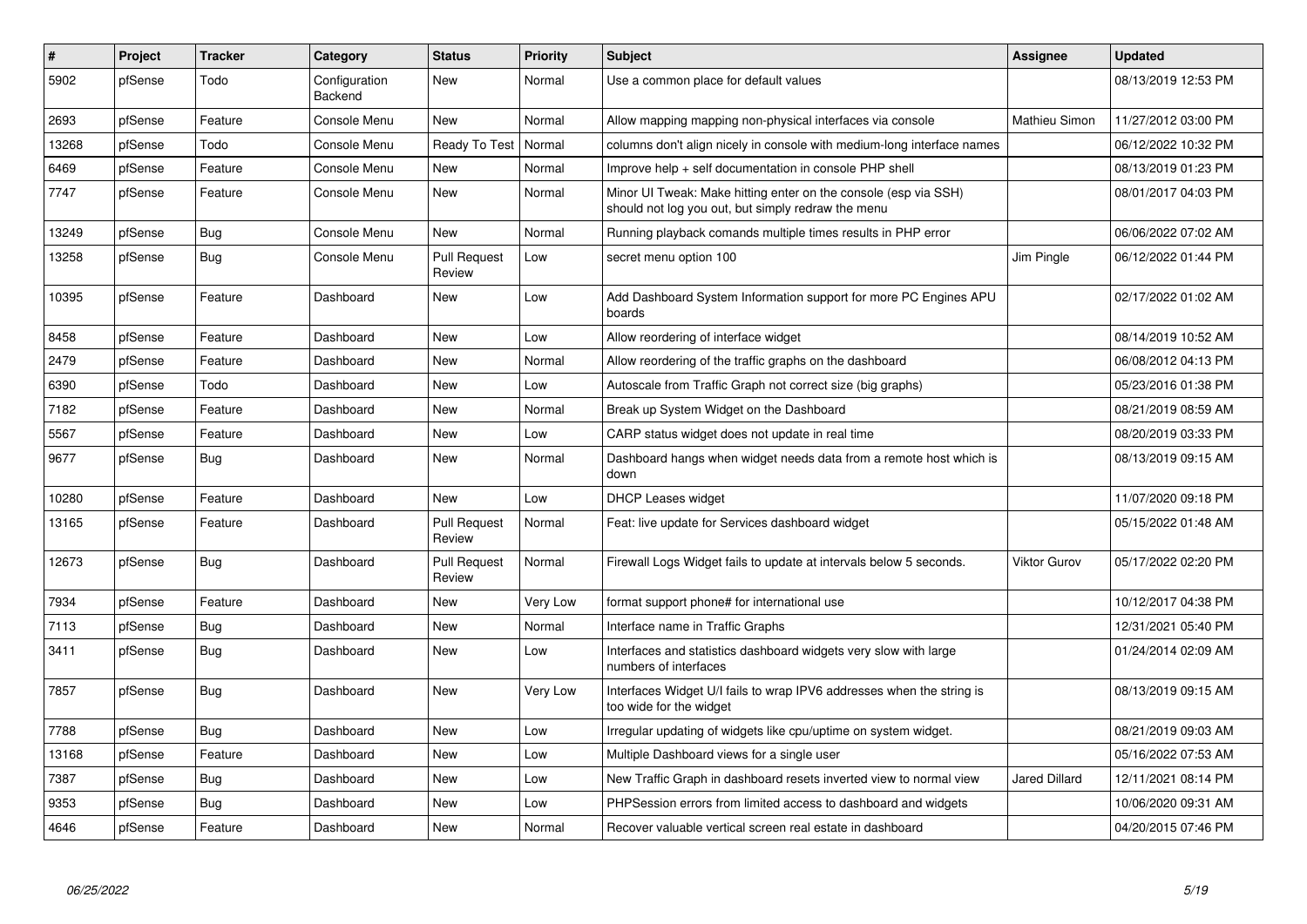| $\#$  | Project | <b>Tracker</b> | Category        | <b>Status</b> | <b>Priority</b> | <b>Subject</b>                                                                                         | Assignee            | <b>Updated</b>      |
|-------|---------|----------------|-----------------|---------------|-----------------|--------------------------------------------------------------------------------------------------------|---------------------|---------------------|
| 10401 | pfSense | Feature        | Dashboard       | <b>New</b>    | Normal          | Request: ability to sort/separate stopped/running Service(s) on<br>Dashboard -> Services Status widget |                     | 03/31/2020 04:48 PM |
| 8157  | pfSense | Bug            | Dashboard       | <b>New</b>    | Very Low        | Traffic Graph clutter from time to time                                                                |                     | 12/03/2017 06:40 AM |
| 11759 | pfSense | Bug            | Dashboard       | New           | Normal          | Traffic graphs on dashboard double upload on pppoe links                                               |                     | 12/30/2021 04:00 AM |
| 7974  | pfSense | Feature        | Dashboard       | <b>New</b>    | Normal          | ZFS RAID Monitor Not available                                                                         |                     | 08/20/2019 01:34 PM |
| 7244  | pfSense | Feature        | Developer Tools | New           | Normal          | Publish pfsense as a Vagrant Basebox                                                                   |                     | 01/29/2019 04:09 AM |
| 1219  | pfSense | Feature        | Developer Tools | <b>New</b>    | Low             | Ship DTRACE enabled kernels in the images                                                              |                     | 07/26/2017 03:14 AM |
| 7405  | pfSense | Feature        | DHCP (IPv4)     | New           | Normal          | Ability to add dhcp host reservations from "Diagnostics -> ARP table"                                  |                     | 10/12/2020 08:22 AM |
| 8330  | pfSense | Feature        | DHCP (IPv4)     | <b>New</b>    | Normal          | add options for ddns-local-address statements                                                          |                     | 04/27/2021 12:31 PM |
| 4899  | pfSense | Feature        | DHCP (IPv4)     | <b>New</b>    | Normal          | Additional BOOTP/DHCP Options should allow a force option                                              |                     | 01/02/2018 02:24 PM |
| 11927 | pfSense | Feature        | DHCP (IPv4)     | Feedback      | Normal          | Allow DHCP not to serve a gateway - small fix                                                          |                     | 01/03/2022 04:17 PM |
| 13256 | pfSense | Feature        | DHCP (IPv4)     | New           | Normal          | Better handling of duplicate IPs in static DHCP assignments                                            |                     | 06/11/2022 04:51 PM |
| 8614  | pfSense | Bug            | DHCP (IPv4)     | <b>New</b>    | Normal          | Cannot remove Additional BOOTP/DHCP Options                                                            |                     | 08/21/2019 09:15 AM |
| 12922 | pfSense | Bug            | DHCP (IPv4)     | New           | Normal          | Classless static routes received on DHCP WAN can override chosen<br>default gateway                    |                     | 03/28/2022 10:08 AM |
| 13250 | pfSense | Todo           | DHCP (IPv4)     | <b>New</b>    | Very Low        | Clean up DHCP Server option language                                                                   | Jim Pingle          | 06/06/2022 07:32 AM |
| 6960  | pfSense | Feature        | DHCP (IPv4)     | <b>New</b>    | Normal          | Consider replacing ISC DHCP server with KEA DHCP                                                       |                     | 09/24/2020 01:59 PM |
| 3534  | pfSense | Feature        | DHCP (IPv4)     | <b>New</b>    | Normal          | DDNS using arbitrary zone primary                                                                      |                     | 07/08/2014 11:40 AM |
| 13263 | pfSense | Bug            | DHCP (IPv4)     | <b>New</b>    | Low             | Deleting a static DHCP entry when the related IP is not in the arp table<br>spams the log              |                     | 06/10/2022 11:18 AM |
| 13273 | pfSense | Bug            | DHCP (IPv4)     | <b>New</b>    | Normal          | dhclient can use conflicting recorded leases                                                           |                     | 06/14/2022 11:07 AM |
| 13217 | pfSense | Bug            | DHCP (IPv4)     | New           | Normal          | dhclient using default pid file location which does not exist                                          | <b>Viktor Gurov</b> | 05/26/2022 08:09 AM |
| 6362  | pfSense | Bug            | DHCP (IPv4)     | Confirmed     | Normal          | DHCP Client ID not used                                                                                |                     | 07/09/2021 06:30 AM |
| 10345 | pfSense | Feature        | DHCP (IPv4)     | New           | Normal          | DHCP lease distinction between online and offline                                                      |                     | 03/16/2020 07:56 AM |
| 10250 | pfSense | Feature        | DHCP (IPv4)     | <b>New</b>    | <b>Very Low</b> | DHCP lease view by interface                                                                           |                     | 02/11/2020 07:47 AM |
| 12067 | pfSense | Bug            | DHCP (IPv4)     | <b>New</b>    | Very Low        | <b>DHCP Monitoring Statistics Error</b>                                                                |                     | 06/21/2021 08:39 AM |
| 8879  | pfSense | Feature        | DHCP (IPv4)     | New           | Very Low        | DHCP options ADD force options                                                                         |                     | 09/07/2018 09:14 AM |
| 11004 | pfSense | Feature        | DHCP (IPv4)     | <b>New</b>    | Low             | DHCP reservations with no IP address show entries in DHCP leases                                       |                     | 10/26/2020 07:22 AM |
| 3404  | pfSense | Bug            | DHCP (IPv4)     | New           | Normal          | DHCP Server Fails to Start on Interfaces that are Slow to Come Online<br>During Boot                   |                     | 02/11/2014 05:09 PM |
| 4061  | pfSense | Bug            | DHCP (IPv4)     | Confirmed     | Normal          | dhcpd doesn't send client-hostname to peer, breaking DHCP lease<br>registrations w/HA                  |                     | 02/24/2017 08:58 PM |
| 2983  | pfSense | Feature        | DHCP (IPv4)     | New           | Normal          | DHCPD: Add vendor-class-identifier and MAC-OIDs                                                        |                     | 05/29/2020 09:24 PM |
| 12959 | pfSense | <b>Bug</b>     | DHCP (IPv4)     | Feedback      | Normal          | dhcplease process wrongly update host file if client-hostname is empty                                 |                     | 03/28/2022 10:26 AM |
| 9343  | pfSense | Bug            | DHCP (IPv4)     | New           | Normal          | diag arp.php times out with large DHCPD leases table                                                   |                     | 08/14/2019 01:19 PM |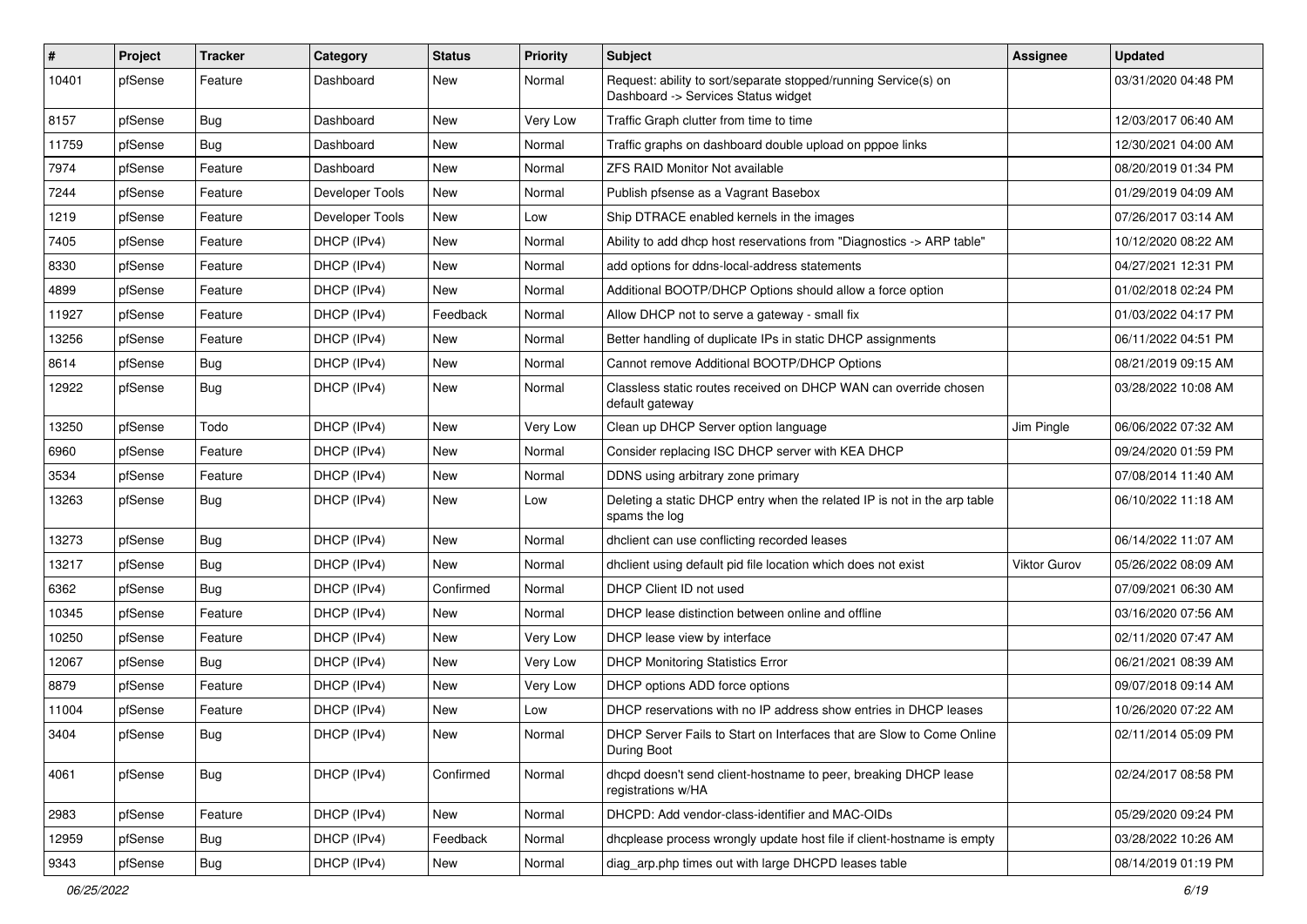| $\vert$ # | Project | <b>Tracker</b> | Category    | <b>Status</b> | <b>Priority</b> | <b>Subject</b>                                                                                                                     | <b>Assignee</b>      | <b>Updated</b>      |
|-----------|---------|----------------|-------------|---------------|-----------------|------------------------------------------------------------------------------------------------------------------------------------|----------------------|---------------------|
| 7441      | pfSense | Feature        | DHCP (IPv4) | New           | Low             | Display start/end times for Static Mapping leases on DHCP<br>Leases/DHCPv6 Leases                                                  |                      | 08/21/2019 10:48 AM |
| 2774      | pfSense | Feature        | DHCP (IPv4) | New           | Normal          | Extend DHCP Pools code to allow using different subnets                                                                            |                      | 08/19/2019 10:27 AM |
| 2323      | pfSense | Feature        | DHCP (IPv4) | New           | Low             | GUI doesn't allow to configure DHCP server to serve IP addresses<br>belonging to subnets wich are not associated with an interface |                      | 08/19/2019 10:27 AM |
| 8179      | pfSense | <b>Bug</b>     | DHCP (IPv4) | Feedback      | Normal          | Incorrect reverse DNS zone in DHCP server config for<br>non-octet-aligned subnet mask                                              | Renato Botelho       | 02/09/2022 11:17 PM |
| 6615      | pfSense | Feature        | DHCP (IPv4) | New           | Normal          | new DHCP server option                                                                                                             |                      | 08/13/2019 01:39 PM |
| 9130      | pfSense | Feature        | DHCP (IPv4) | New           | Normal          | Request ID [#INC-16195]: DHCP - PXE Boot                                                                                           |                      | 09/10/2020 01:39 PM |
| 6544      | pfSense | Feature        | DHCP (IPv4) | New           | Very Low        | RFC 3046 DHCP Option 82 support (and RFC 3315/4649/4580 for<br>IPv6)                                                               |                      | 07/13/2020 02:14 AM |
| 10802     | pfSense | Feature        | DHCP (IPv4) | New           | Very Low        | Seperator for DHCP Static Mapped leases                                                                                            |                      | 07/31/2020 10:30 AM |
| 5080      | pfSense | Feature        | DHCP (IPv4) | New           | Normal          | Settings tab under Services>DHCP Server                                                                                            |                      | 08/13/2019 12:53 PM |
| 7172      | pfSense | Bug            | DHCP (IPv4) | New           | Normal          | Sorting by hostname in Services > DHCP Server > LAN should be<br>"natural" (alphanumeric friendly)                                 |                      | 08/20/2019 03:47 PM |
| 4451      | pfSense | Bug            | DHCP (IPv4) | New           | Low             | Status DHCP Leases shows double entries for static entries without IP<br>address                                                   | <b>Phillip Davis</b> | 05/21/2022 04:55 PM |
| 9732      | pfSense | Feature        | DHCP (IPv4) | New           | Normal          | System UTC time offset in DHCP Option 2                                                                                            |                      | 09/06/2019 08:39 PM |
| 12070     | pfSense | Bug            | DHCP (IPv4) | New           | Low             | <b>VLAN0 for WAN DHCP</b>                                                                                                          |                      | 12/23/2021 04:31 PM |
| 3771      | pfSense | Bug            | DHCP (IPv4) | New           | Normal          | Webinterface and dhcpdcrashes with 500+ static leases                                                                              |                      | 08/21/2019 09:26 AM |
| 3185      | pfSense | Feature        | DHCP (IPv6) | New           | Normal          | Accommodate a DHCPv6 failover-like mechanism                                                                                       |                      | 11/24/2017 10:44 AM |
| 13296     | pfSense | Feature        | DHCP (IPv6) | New           | Normal          | Add support for DHCP6 OPTION_PD_EXCLUDE (RFC 6603)                                                                                 |                      | 06/24/2022 10:10 PM |
| 12581     | pfSense | Regression     | DHCP (IPv6) | New           | Normal          | CARP IPv6 assigned address does not get advertised to endpoints with<br><b>RADV</b>                                                |                      | 12/16/2021 02:34 PM |
| 10822     | pfSense | Bug            | DHCP (IPv6) | New           | Normal          | Deprecated IPv6 prefix won't be announced as deprecated to clients                                                                 |                      | 08/10/2020 09:23 AM |
| 12947     | pfSense | Bug            | DHCP (IPv6) | New           | Normal          | DHCP6 client does not take any action if the interface IPv6 address<br>changes during renewal                                      |                      | 06/19/2022 09:34 PM |
| 6691      | pfSense | Bug            | DHCP (IPv6) | New           | Normal          | dhcp6c quits after only two tries if no response was received                                                                      |                      | 12/07/2020 04:25 PM |
| 13237     | pfSense | Bug            | DHCP (IPv6) | New           | Normal          | dhcp6c script cannot be executed safely                                                                                            |                      | 06/01/2022 11:20 AM |
| 6051      | pfSense | Bug            | DHCP (IPv6) | New           | Normal          | DHCPv6 Client Failure for additional WAN Address causes<br>2-seconds-service-restart-loop                                          |                      | 12/03/2020 01:08 AM |
| 5950      | pfSense | Feature        | DHCP (IPv6) | New           | Normal          | DHCPv6 Server support for PD of PD-obtained networks                                                                               |                      | 03/04/2016 03:04 AM |
| 7821      | pfSense | <b>Bug</b>     | DHCP (IPv6) | New           | Normal          | GIF does not support broadcast                                                                                                     |                      | 08/29/2017 10:50 AM |
| 13248     | pfSense | Regression     | DHCP (IPv6) | New           | Normal          | IPv6 Router Advertisements runs when config.xml does not contain an<br>entry for the interface                                     |                      | 06/05/2022 07:44 PM |
| 9136      | pfSense | Bug            | DHCP (IPv6) | New           | High            | IPv6 Tracking Interfaces Lose IPv6 Address in Certain Cases                                                                        |                      | 04/21/2022 12:39 PM |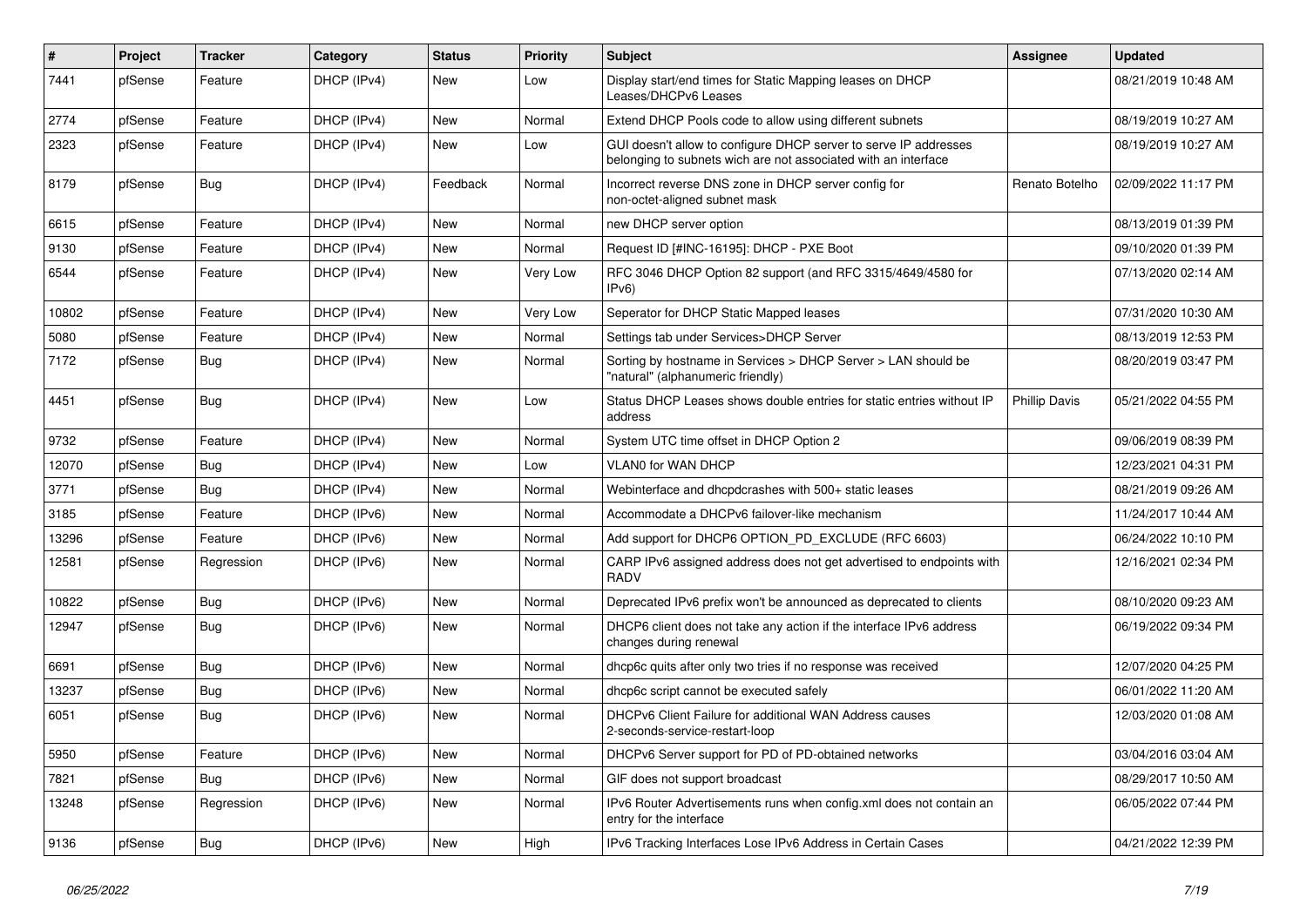| #     | Project | <b>Tracker</b> | Category           | <b>Status</b>                 | <b>Priority</b> | Subject                                                                                        | <b>Assignee</b>    | <b>Updated</b>      |
|-------|---------|----------------|--------------------|-------------------------------|-----------------|------------------------------------------------------------------------------------------------|--------------------|---------------------|
| 12823 | pfSense | Bug            | DHCP (IPv6)        | New                           | Normal          | Multiple DHCP6 WAN connections PPPoE interface 'defached' status                               |                    | 02/18/2022 05:39 AM |
| 7138  | pfSense | Bug            | DHCP (IPv6)        | Assigned                      | Normal          | Pfsense wide dhcpv6 client doesn't recognise ifid statement                                    |                    | 04/21/2022 12:39 PM |
| 6873  | pfSense | Bug            | DHCP (IPv6)        | <b>New</b>                    | Low             | radvd - Too many addresses in RDNSS section when previously using<br>DHCP <sub>v6</sub>        | Dominic<br>McKeown | 06/06/2018 10:45 AM |
| 10714 | pfSense | Bug            | DHCP (IPv6)        | <b>New</b>                    | Normal          | radvd only gives out the prefix of the "first" IPv6 address of an interface                    |                    | 10/06/2020 01:03 PM |
| 6283  | pfSense | Feature        | DHCP (IPv6)        | <b>New</b>                    | Normal          | Register DHCPv6 leases with DNS resolver                                                       |                    | 08/21/2019 10:48 AM |
| 9575  | pfSense | Feature        | DHCP (IPv6)        | New                           | Very Low        | RFC 7078 - Distributing Address Selection Policy Using DHCPv6                                  |                    | 08/14/2019 02:39 PM |
| 9536  | pfSense | Feature        | DHCP (IPv6)        | <b>New</b>                    | Normal          | Support dynamic prefix in DHCPv6 Server                                                        |                    | 05/25/2022 04:27 AM |
| 7734  | pfSense | Bug            | DHCP (IPv6)        | <b>New</b>                    | Normal          | Using opton ia pd0 does not renew prefix and prefix get dropped                                |                    | 07/31/2017 03:46 AM |
| 13253 | pfSense | Bug            | DHCP (IPv6)        | <b>New</b>                    | Normal          | dhcp6c" is not restarted when applying settings when multiple WANs<br>are configured for DHCP6 |                    | 06/06/2022 02:58 PM |
| 4680  | pfSense | Bug            | <b>DHCP Relay</b>  | <b>New</b>                    | Normal          | DHCP relay does not work with DHCP server on other end of OpenVPN<br>tunnel                    |                    | 05/05/2015 06:55 PM |
| 12508 | pfSense | Bug            | <b>DHCP Relay</b>  | <b>New</b>                    | Normal          | DHCP Relay over VPN                                                                            |                    | 11/06/2021 11:25 AM |
| 11149 | pfSense | Bug            | <b>DHCP Relay</b>  | <b>New</b>                    | Normal          | DHCP relay won't start with DHCP server behind gateway                                         |                    | 03/22/2021 05:13 AM |
| 10715 | pfSense | Bug            | <b>DHCP Relay</b>  | <b>New</b>                    | Normal          | DHCPv6 relay always uses the "first" IPv6 address of an interface                              |                    | 06/29/2020 05:01 AM |
| 12120 | pfSense | Feature        | <b>DHCP Relay</b>  | New                           | Normal          | Permit several sets of destination DHCP servers in DHCP relay                                  |                    | 07/11/2021 05:41 PM |
| 9680  | pfSense | Feature        | <b>DHCP Relay</b>  | <b>New</b>                    | Normal          | Seperate DHCP Server and relay per interface                                                   |                    | 02/27/2020 10:47 AM |
| 10904 | pfSense | Feature        | <b>DHCP Relay</b>  | <b>Pull Request</b><br>Review | Normal          | Support vti interfaces in dhcrelay                                                             | Luiz Souza         | 10/12/2020 07:35 AM |
| 7459  | pfSense | Feature        | Diagnostics        | <b>New</b>                    | Low             | "Refresh" button for Diagnostics/Tables display                                                |                    | 08/21/2019 09:27 AM |
| 6804  | pfSense | Feature        | Diagnostics        | New                           | Very Low        | Add row counter into Diagnostics -> Edit File                                                  |                    | 08/20/2019 03:44 PM |
| 12757 | pfSense | Bug            | Diagnostics        | <b>Pull Request</b><br>Review | <b>Very Low</b> | Clean up /etc/inc/filter.inc use of pfctl -F                                                   |                    | 05/17/2022 02:18 PM |
| 7590  | pfSense | Bug            | Diagnostics        | New                           | Normal          | diag_edit do not save when nothing to sae (in directory browse view)                           |                    | 05/20/2017 05:04 PM |
| 7589  | pfSense | Bug            | Diagnostics        | <b>New</b>                    | Normal          | diag_edit.php old print_info_box                                                               |                    | 05/20/2017 05:02 PM |
| 9718  | pfSense | Feature        | <b>Diagnostics</b> | New                           | Low             | Make diag_states_summary table sortable                                                        |                    | 10/06/2020 09:12 AM |
| 7848  | pfSense | Bug            | Diagnostics        | <b>New</b>                    | Low             | NDP Table Sort by Expiration Error                                                             |                    | 08/26/2019 02:56 PM |
| 5556  | pfSense | Feature        | Diagnostics        | <b>New</b>                    | Normal          | No error when downloading non-existing file on Diagnostics/Execute                             |                    | 08/20/2019 03:43 PM |
| 4456  | pfSense | Feature        | Diagnostics        | New                           | Normal          | Packet capture additional filtering options                                                    |                    | 08/20/2019 03:30 PM |
| 4914  | pfSense | Feature        | Diagnostics        | New                           | Low             | <b>Packet Capture Settings</b>                                                                 |                    | 08/20/2019 08:51 AM |
| 12343 | pfSense | Feature        | Diagnostics        | New                           | Low             | Real time traffic monitoring                                                                   |                    | 09/06/2021 01:26 PM |
| 11856 | pfSense | Feature        | Diagnostics        | New                           | Normal          | Replace/add Alias or DNS names for known LAN addresses in the<br>State table                   |                    | 04/27/2021 08:01 AM |
| 3796  | pfSense | <b>Bug</b>     | Diagnostics        | Confirmed                     | Normal          | States summary fails and is very slow with large state tables                                  |                    | 12/11/2021 08:03 PM |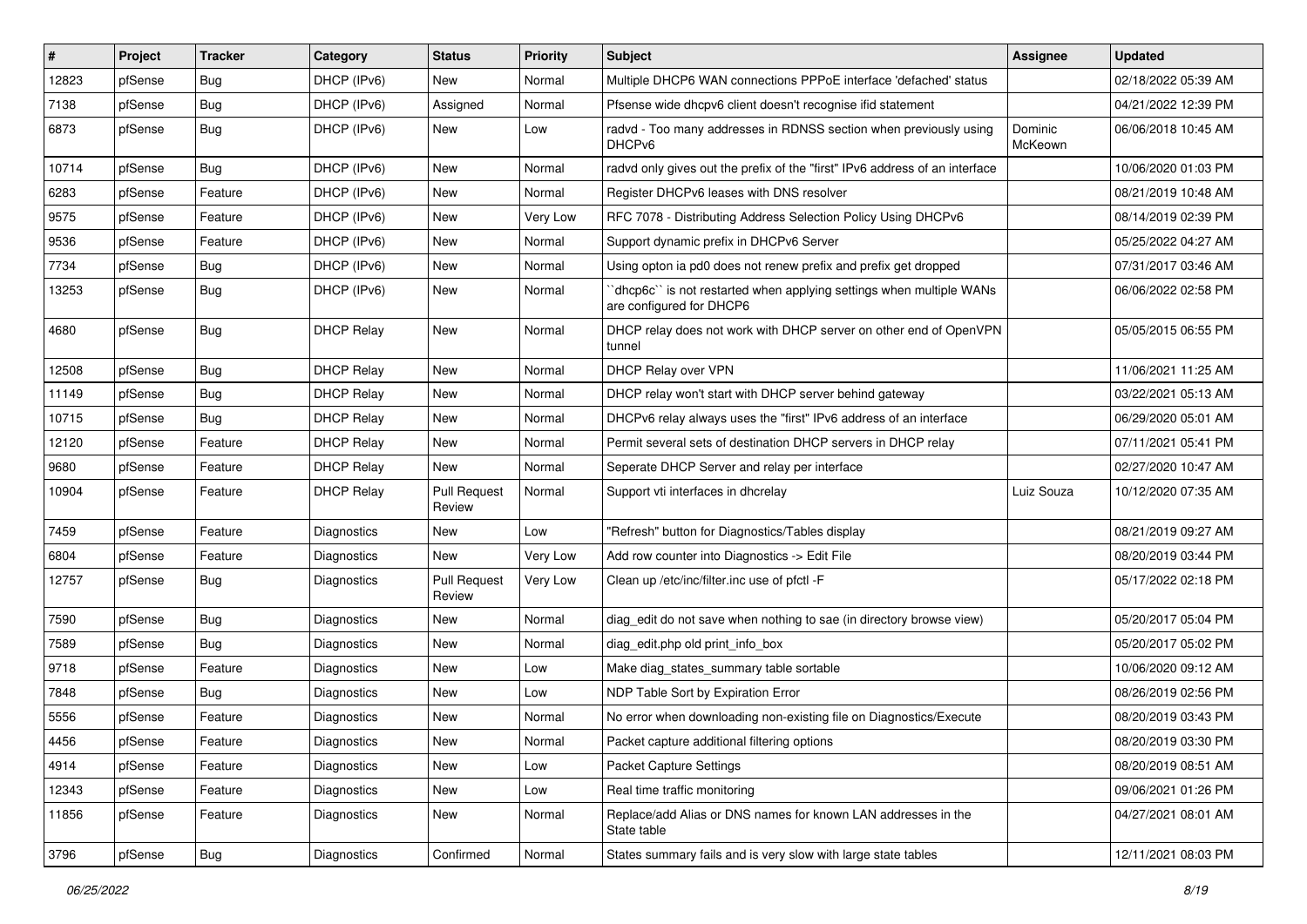| #     | Project | <b>Tracker</b> | Category             | <b>Status</b> | <b>Priority</b> | Subject                                                                                                                       | <b>Assignee</b> | <b>Updated</b>      |
|-------|---------|----------------|----------------------|---------------|-----------------|-------------------------------------------------------------------------------------------------------------------------------|-----------------|---------------------|
| 7442  | pfSense | Feature        | Diagnostics          | New           | Low             | Suggestions for Diagnostics / ARP Table and Diagnostics / NDP Table                                                           |                 | 08/21/2019 09:27 AM |
| 1656  | pfSense | Feature        | Diagnostics          | New           | Normal          | Teach pfctl to kill states by port number                                                                                     |                 | 08/21/2019 09:55 AM |
| 12139 | pfSense | Feature        | <b>DNS Forwarder</b> | New           | Normal          | Add support in for specifying a DNSMASQ configuration file                                                                    |                 | 07/16/2021 09:45 PM |
| 7329  | pfSense | <b>Bug</b>     | <b>DNS Forwarder</b> | New           | Low             | <b>DHCP Not Updating DNS</b>                                                                                                  |                 | 01/21/2022 09:16 PM |
| 2410  | pfSense | Feature        | <b>DNS Forwarder</b> | New           | Normal          | Support name based aliasing via CNAMEs or some other mechanism.                                                               |                 | 12/11/2012 09:56 PM |
| 12612 | pfSense | Bug            | <b>DNS Resolver</b>  | New           | Normal          | DNS Resolver is restarted during every "rc.newwanip" event                                                                    |                 | 06/03/2022 07:13 AM |
| 8236  | pfSense | Feature        | <b>DNS Resolver</b>  | New           | Normal          | Ability to configure "forward-first" and "forward-host" options for more<br>robust domain overrides in DNS Resolver           |                 | 12/26/2017 01:26 AM |
| 7495  | pfSense | Feature        | <b>DNS Resolver</b>  | New           | Low             | Ability to set TTL for local for Unbound host overrides and dhcp leases                                                       |                 | 03/06/2018 09:46 AM |
| 12551 | pfSense | Feature        | <b>DNS Resolver</b>  | New           | Low             | Add ability to set DNS resolver search domain list                                                                            |                 | 12/01/2021 11:18 AM |
| 7852  | pfSense | Feature        | <b>DNS Resolver</b>  | New           | Normal          | Add views support to Unbound GUI                                                                                              |                 | 09/11/2017 12:26 PM |
| 9654  | pfSense | Bug            | <b>DNS Resolver</b>  | New           | Normal          | After reboot, the DNS resolver must be restarted before it will advertise<br>the ipv6 DNS address of the router.              |                 | 11/20/2020 03:12 AM |
| 13254 | pfSense | Bug            | <b>DNS Resolver</b>  | New           | Normal          | DNS resolver does not update "unbound.conf" file during link down<br>events                                                   |                 | 06/08/2022 07:55 AM |
| 1819  | pfSense | <b>Bug</b>     | <b>DNS Resolver</b>  | <b>New</b>    | Normal          | DNS Resolver Not Registering DHCP Server Specified Domain Name                                                                | Luiz Souza      | 04/28/2022 01:53 PM |
| 6103  | pfSense | Feature        | <b>DNS Resolver</b>  | New           | Normal          | DNS Resolver Outgoing Interfaces should be able to use Gateway<br>Groups                                                      |                 | 10/21/2019 08:02 AM |
| 11921 | pfSense | Feature        | <b>DNS Resolver</b>  | <b>New</b>    | Very Low        | Feature Request: Compile unbound with EDNS Client Subnet (ECS)<br>module (--enable-subnet)                                    |                 | 05/14/2021 07:29 AM |
| 5413  | pfSense | Bug            | <b>DNS Resolver</b>  | Confirmed     | High            | Incorrect Handling of Unbound Resolver [service restarts, cache loss,<br>DNS service interruption]                            |                 | 06/19/2022 11:11 PM |
| 4798  | pfSense | Feature        | <b>DNS Resolver</b>  | New           | Normal          | Make host and domain overrides available to both DNS Resolver and<br><b>DNS Forwarder</b>                                     |                 | 06/29/2015 02:14 AM |
| 6430  | pfSense | <b>Bug</b>     | <b>DNS Resolver</b>  | Confirmed     | Low             | pfsense should sanity-check hostnames when copying from<br>dhcpd.leases to /etc/hosts                                         |                 | 08/13/2019 01:23 PM |
| 10143 | pfSense | <b>Bug</b>     | <b>DNS Resolver</b>  | <b>New</b>    | Normal          | System hostname DNS entry is assigned to the wrong IP on multi-wan<br>setups                                                  |                 | 12/31/2019 02:33 PM |
| 7152  | pfSense | <b>Bug</b>     | <b>DNS Resolver</b>  | New           | Normal          | Unbound / DNS Resolver issue if "Register DHCP static mappings in<br>the DNS Resolver" set before wildcard DNS custom options |                 | 12/18/2021 04:59 PM |
| 10624 | pfSense | <b>Bug</b>     | <b>DNS Resolver</b>  | New           | Normal          | Unbound configuration memory leak with python module $+$ register<br>DHCP leases active                                       |                 | 02/26/2021 10:27 AM |
| 10342 | pfSense | <b>Bug</b>     | <b>DNS Resolver</b>  | New           | Normal          | Unbound domain overrides stop resolving periodically. They only<br>resume after the service has been restarted.               |                 | 03/13/2020 10:35 AM |
| 7096  | pfSense | <b>Bug</b>     | <b>DNS Resolver</b>  | Feedback      | Normal          | Unbound fails to start on boot if specific network devices are configured<br>in the "Network Interfaces"                      |                 | 11/22/2021 08:59 AM |
| 9037  | pfSense | <b>Bug</b>     | <b>DNS Resolver</b>  | New           | Normal          | Unbound not logging to syslog after reboot                                                                                    |                 | 10/12/2018 05:09 AM |
| 9436  | pfSense | Feature        | <b>DNS Resolver</b>  | New           | Normal          | Unbound: enable dnstap support                                                                                                |                 | 03/27/2019 07:54 PM |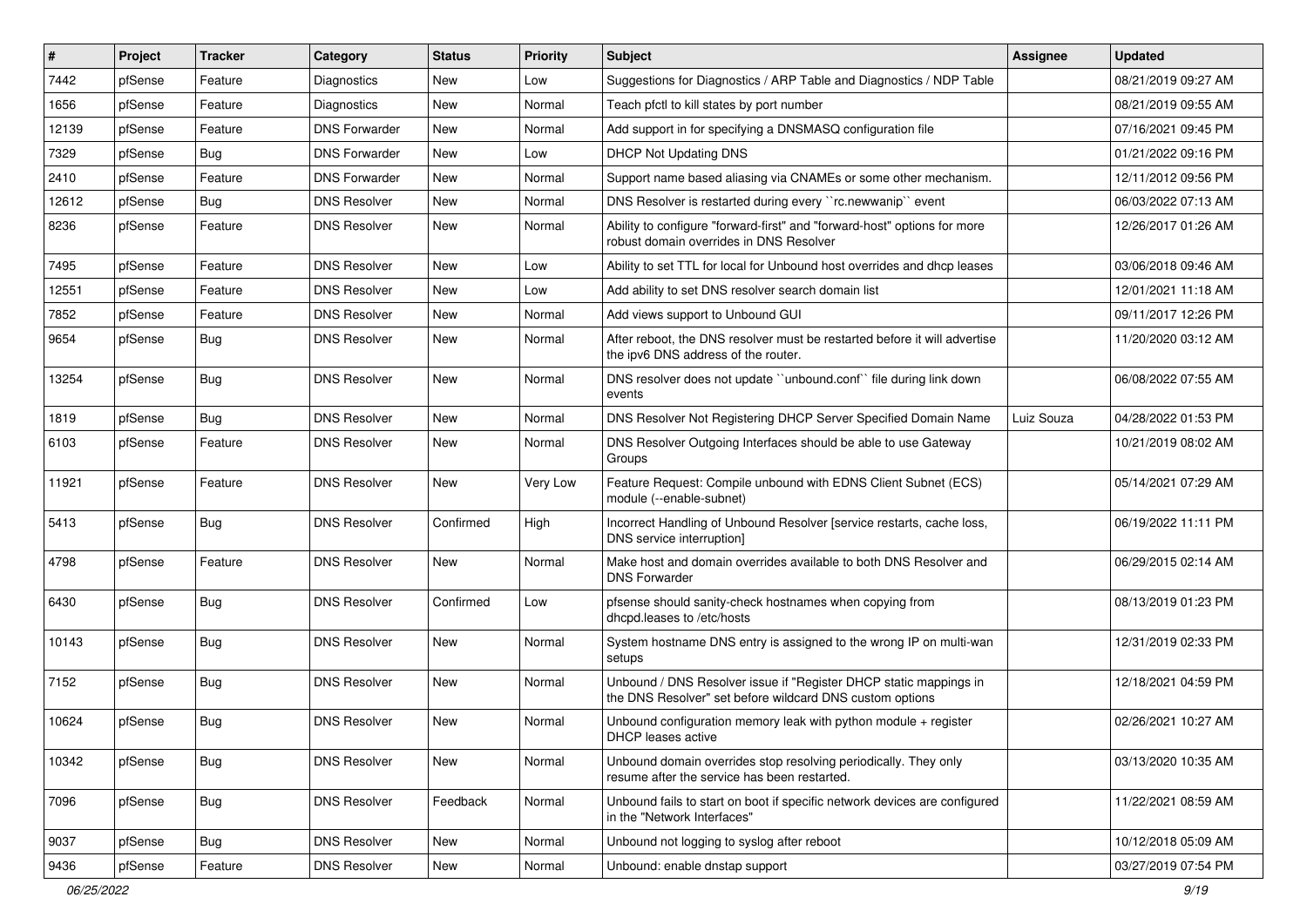| $\vert$ # | Project | <b>Tracker</b> | Category              | <b>Status</b>                 | <b>Priority</b> | <b>Subject</b>                                                                                          | <b>Assignee</b>         | <b>Updated</b>      |
|-----------|---------|----------------|-----------------------|-------------------------------|-----------------|---------------------------------------------------------------------------------------------------------|-------------------------|---------------------|
| 10962     | pfSense | Feature        | <b>Dynamic DNS</b>    | <b>New</b>                    | Normal          | Add Cpanel support for Dynamic DNS Clients                                                              |                         | 12/28/2020 01:56 PM |
| 9063      | pfSense | Feature        | Dynamic DNS           | New                           | Normal          | Allow dynamic DNS client entry to specify which Check IP service to<br>use                              |                         | 10/24/2018 11:53 AM |
| 10000     | pfSense | <b>Bug</b>     | <b>Dynamic DNS</b>    | <b>New</b>                    | Normal          | Azure Dynamic DNS A and AAAA Records for Apex Zone                                                      |                         | 03/31/2020 09:03 AM |
| 12877     | pfSense | Bug            | Dynamic DNS           | Feedback                      | Normal          | Cloudflare DynDNS fails to update more than two addresses                                               |                         | 05/29/2022 06:56 PM |
| 8406      | pfSense | Bug            | <b>Dynamic DNS</b>    | <b>New</b>                    | Normal          | DDNS IPV6 Cloudflare Client does not detect PPOE address                                                |                         | 03/31/2018 11:56 AM |
| 11177     | pfSense | <b>Bug</b>     | <b>Dynamic DNS</b>    | <b>New</b>                    | Normal          | DDNSv6 not using Check IP Services                                                                      |                         | 12/21/2020 05:02 AM |
| 12602     | pfSense | Feature        | Dynamic DNS           | <b>New</b>                    | Normal          | DHCPv6 should allow DDNS Client updates for hosts                                                       |                         | 12/15/2021 11:00 AM |
| 11147     | pfSense | Bug            | <b>Dynamic DNS</b>    | <b>New</b>                    | Normal          | Domeneshop DynDNS IPv4 and IPv6                                                                         |                         | 12/09/2020 11:47 PM |
| 8432      | pfSense | <b>Bug</b>     | <b>Dynamic DNS</b>    | New                           | Normal          | Dynamic DNS Client gives an error that it can't find IPv6 address when<br>WAN interface is a LAGG       |                         | 09/17/2020 05:23 AM |
| 11084     | pfSense | Feature        | <b>Dynamic DNS</b>    | <b>New</b>                    | Normal          | Dynamic DNS include option to specify virtual IP addresses                                              |                         | 11/19/2020 01:26 PM |
| 7418      | pfSense | Feature        | Dynamic DNS           | <b>New</b>                    | Normal          | Dynamic dns should be sorted interface name                                                             |                         | 08/21/2019 08:58 AM |
| 7292      | pfSense | Feature        | <b>Dynamic DNS</b>    | <b>New</b>                    | Normal          | DynamicDNS configuration does not sync to HA secondary                                                  |                         | 02/21/2017 04:56 PM |
| 9664      | pfSense | Bug            | <b>Dynamic DNS</b>    | <b>New</b>                    | Normal          | DynDNS and Dual-wan problem with CloudFlare (works with No-Ip)                                          |                         | 08/03/2019 10:00 AM |
| 9805      | pfSense | Bug            | <b>Dynamic DNS</b>    | <b>New</b>                    | Normal          | dynDNS cloudflare multiple entries                                                                      |                         | 10/02/2019 04:51 PM |
| 12495     | pfSense | Feature        | Dynamic DNS           | <b>Pull Request</b><br>Review | Normal          | DynDNS: add deSEC IPv4&v6 simultaneos update                                                            | Lukas Wiest             | 11/01/2021 08:53 AM |
| 12494     | pfSense | Feature        | <b>Dynamic DNS</b>    | <b>Pull Request</b><br>Review | Normal          | DynDNS: make simultaneous update of IP and LegacyIP possible                                            | Lukas Wiest             | 11/01/2021 08:52 AM |
| 13298     | pfSense | <b>Bug</b>     | <b>Dynamic DNS</b>    | <b>Pull Request</b><br>Review | Normal          | Dynv6 does not check response code when updating                                                        | Tiago Beling<br>d'Avila | 06/24/2022 07:47 AM |
| 12848     | pfSense | Feature        | Dynamic DNS           | <b>New</b>                    | Normal          | Evaluation of the DynDNS "Result Match" string                                                          |                         | 02/22/2022 02:01 AM |
| 7718      | pfSense | Feature        | Dynamic DNS           | <b>New</b>                    | Very Low        | Hostname for Custom DynDNS Updater.                                                                     |                         | 07/24/2017 10:05 AM |
| 8500      | pfSense | <b>Bug</b>     | Dynamic DNS           | New                           | Low             | Incorrect categorization of status/info messages from phpDynDNS                                         |                         | 08/16/2019 12:50 PM |
| 9504      | pfSense | <b>Bug</b>     | Dynamic DNS           | New                           | Normal          | Multiple Dynamic DNS update notifications for the same interface, not<br>differentiated by the hostname |                         | 05/07/2019 07:46 AM |
| 13167     | pfSense | Bug            | <b>Dynamic DNS</b>    | <b>New</b>                    | Normal          | phpDynDNS: DigitalOcean ddns update fails (bad request, invalid<br>character '-' in request id)         |                         | 06/16/2022 09:30 PM |
| 13067     | pfSense | <b>Bug</b>     | <b>FilterDNS</b>      | <b>New</b>                    | Normal          | filterdns resolve interval is twice the intended value                                                  |                         | 04/17/2022 07:45 PM |
| 11352     | pfSense | <b>Bug</b>     | FreeBSD               | <b>New</b>                    | Low             | CTF types > 2^15 in the pfSense kernel config results in DTrace failing                                 | Scott Long              | 03/17/2021 02:52 AM |
| 12740     | pfSense | Bug            | FreeBSD               | Incomplete                    | Normal          | panic: esp_input_cb: Unexpected address family                                                          |                         | 01/27/2022 01:19 PM |
| 11184     | pfSense | Bug            | FreeBSD               | <b>New</b>                    | Normal          | PF: State policy cannot be configurable                                                                 |                         | 02/09/2021 02:43 AM |
| 6333      | pfSense | Bug            | Gatewav<br>Monitoring | Confirmed                     | Normal          | Bootup starts/restarts dpinger multiple times                                                           | Luiz Souza              | 11/16/2020 01:11 PM |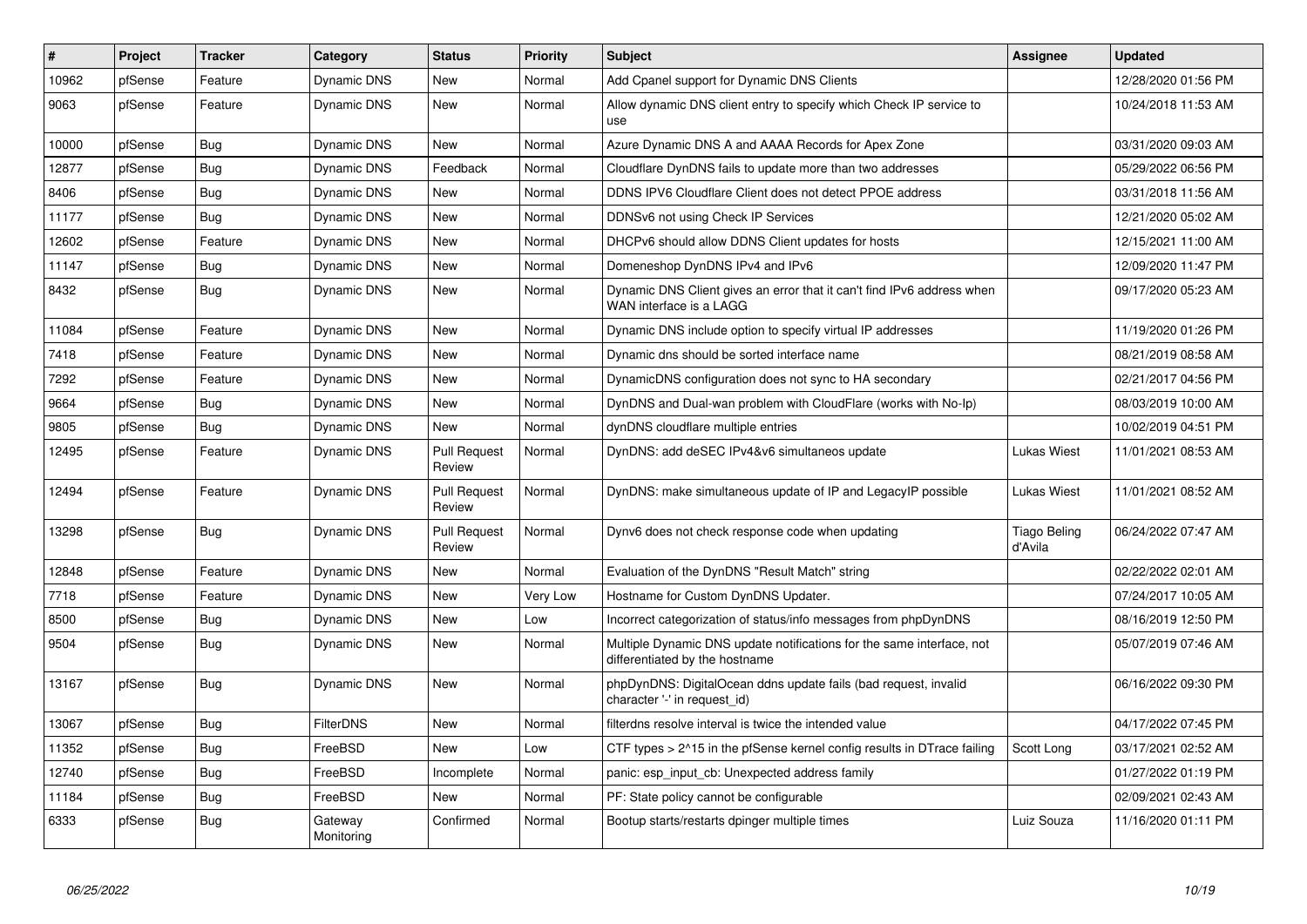| $\#$  | <b>Project</b> | <b>Tracker</b> | Category              | <b>Status</b>                 | <b>Priority</b> | <b>Subject</b>                                                                                                                                 | Assignee            | <b>Updated</b>      |
|-------|----------------|----------------|-----------------------|-------------------------------|-----------------|------------------------------------------------------------------------------------------------------------------------------------------------|---------------------|---------------------|
| 8192  | pfSense        | <b>Bug</b>     | Gateway<br>Monitoring | <b>New</b>                    | Low             | dpinger - Change in ISP link-local IPv6 address drops connectivity                                                                             | Luiz Souza          | 11/05/2020 07:31 AM |
| 13242 | pfSense        | Feature        | Gateway<br>Monitoring | <b>New</b>                    | Normal          | Enhancements to static route creation/deletion for dpinger monitor IPs                                                                         |                     | 06/03/2022 11:20 AM |
| 12920 | pfSense        | Bug            | Gateway<br>Monitoring | <b>Pull Request</b><br>Review | Normal          | Gateway behavior differs when the gateway does not exist in config.xml                                                                         | <b>Viktor Gurov</b> | 06/12/2022 01:27 PM |
| 3132  | pfSense        | Bug            | Gateway<br>Monitoring | In Progress                   | Normal          | Gateway events for IPv6 affect IPv4 services and vice versa                                                                                    | <b>Viktor Gurov</b> | 05/10/2022 03:10 PM |
| 11960 | pfSense        | Bug            | Gateway<br>Monitoring | Feedback                      | Normal          | Gateway Monitoring Traffic Goes Out Default Gateway                                                                                            |                     | 12/20/2021 05:43 AM |
| 7671  | pfSense        | Feature        | Gateway<br>Monitoring | <b>New</b>                    | Normal          | Gateway Monitoring Via Custom Script or Telnet.                                                                                                |                     | 09/18/2020 02:59 PM |
| 13295 | pfSense        | Bug            | Gateway<br>Monitoring | Pull Request<br>Review        | Normal          | Incorrect function parameters for "get dpinger status()" call in<br>`awlb.inc``                                                                |                     | 06/24/2022 07:25 AM |
| 3859  | pfSense        | Feature        | Gateway<br>Monitoring | <b>New</b>                    | Low             | Make it possible to set the source IP address for gateway monitoring                                                                           |                     | 11/06/2016 10:12 PM |
| 13076 | pfSense        | <b>Bug</b>     | Gateway<br>Monitoring | New                           | Normal          | Marking a gateway as down does not affect IPsec entries using<br>gateway groups                                                                |                     | 06/03/2022 10:32 AM |
| 12811 | pfSense        | Bug            | Gateway<br>Monitoring | New                           | Normal          | Services are not restarted when PPP interfaces connect                                                                                         | Jim Pingle          | 05/31/2022 05:34 PM |
| 12077 | pfSense        | Feature        | Gateways              | <b>New</b>                    | Normal          | Allow stick-connections per gateway group                                                                                                      |                     | 06/24/2021 08:45 AM |
| 12632 | pfSense        | Bug            | Gateways              | New                           | High            | Assigning a /30 WAN IP address at the console does not save the<br>gateway correctly                                                           |                     | 05/17/2022 02:28 PM |
| 13294 | pfSense        | Feature        | Gateways              | <b>New</b>                    | Low             | Change gateway name                                                                                                                            |                     | 06/22/2022 06:07 PM |
| 12942 | pfSense        | <b>Bug</b>     | Gateways              | <b>New</b>                    | Normal          | Code to kill states for old gateway when reconnecting an interface is<br>incorrect                                                             | Jim Pingle          | 03/22/2022 01:25 PM |
| 12857 | pfSense        | Bug            | Gateways              | <b>New</b>                    | Normal          | Firewall gateway goes away when making changes to Bridge0 device                                                                               |                     | 02/27/2022 11:20 AM |
| 8743  | pfSense        | Todo           | Gateways              | New                           | Low             | Gateway Groups page should list gateways in tier order                                                                                         |                     | 08/14/2019 12:16 PM |
| 11570 | pfSense        | Regression     | Gateways              | <b>Pull Request</b><br>Review | Normal          | Gateway monitoring services is not always restarted on interface<br>events, which may prevent a WAN from recovering back to an online<br>state | <b>Viktor Gurov</b> | 06/22/2022 09:04 PM |
| 8343  | pfSense        | Bug            | Gateways              | New                           | Normal          | Gateway Routes (Default Routes) not removed in Kernel when removed<br>from GUI                                                                 |                     | 05/14/2020 01:22 AM |
| 9650  | pfSense        | Bug            | Gateways              | <b>New</b>                    | Normal          | IPv6 connection drops (ir-)regular on Kabelvodafone (German cable<br>ISP)                                                                      |                     | 07/27/2019 07:14 AM |
| 8846  | pfSense        | <b>Bug</b>     | Gateways              | <b>New</b>                    | Low             | Misleading gateway error message adding/editing static routes using a<br>disabled interface                                                    |                     | 08/21/2019 11:29 AM |
| 11213 | pfSense        | Feature        | Gateways              | <b>New</b>                    | Low             | Option to mark gateway as down directly from Table                                                                                             |                     | 01/03/2021 07:09 AM |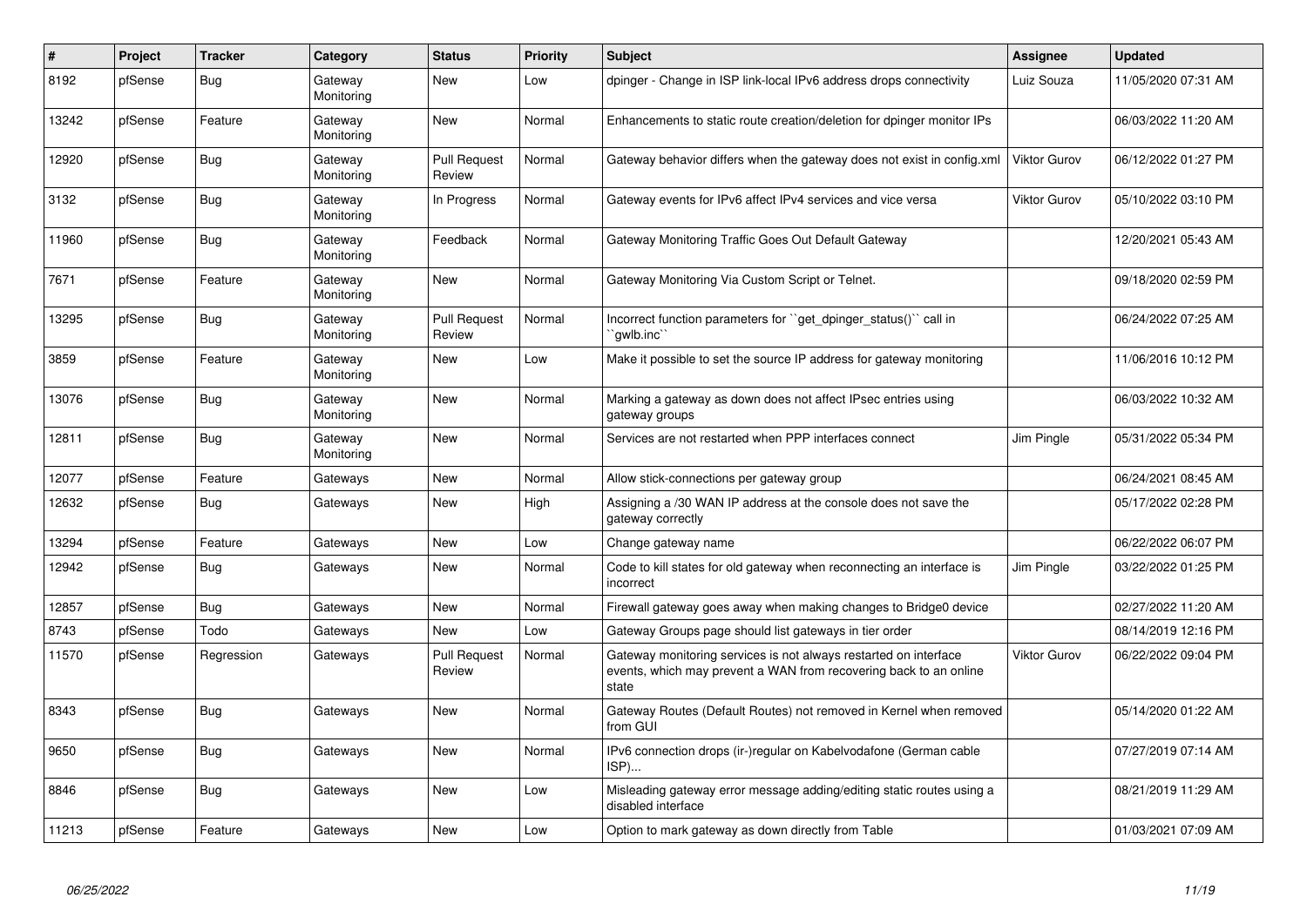| #     | Project | <b>Tracker</b> | Category                 | <b>Status</b> | <b>Priority</b> | Subject                                                                                           | Assignee     | <b>Updated</b>      |
|-------|---------|----------------|--------------------------|---------------|-----------------|---------------------------------------------------------------------------------------------------|--------------|---------------------|
| 10875 | pfSense | Bug            | Gateways                 | New           | Normal          | PPP periodic reset does not fully restore gateway group round-robin<br>functionality              | Luiz Souza   | 11/05/2020 07:44 AM |
| 12764 | pfSense | Bug            | Gateways                 | New           | Normal          | VTI gateway status is pending after assigning the VTI interface                                   |              | 02/07/2022 05:41 AM |
| 12300 | pfSense | Feature        | Hardware / Drivers       | New           | Normal          | Add Aquantia Atlantic driver to pfsense                                                           |              | 09/14/2021 06:49 AM |
| 7720  | pfSense | Feature        | Hardware / Drivers       | <b>New</b>    | Normal          | Add general watchdog kernel modules (like ichwd) and watchdogd<br>support in the GUI.             |              | 08/19/2019 01:20 PM |
| 9800  | pfSense | Feature        | Hardware / Drivers       | <b>New</b>    | Normal          | Add toggle for net.isr.dispatch=deferred in GUI                                                   |              | 09/29/2019 06:18 AM |
| 11438 | pfSense | Feature        | Hardware / Drivers       | New           | Low             | Allow multiple cryptographic accelerator modules to be loaded at the<br>same time                 |              | 02/18/2021 12:40 PM |
| 8324  | pfSense | <b>Bug</b>     | Hardware / Drivers       | <b>New</b>    | Normal          | bxe cards require promisc for OSPF                                                                | Luiz Souza   | 05/25/2020 03:19 PM |
| 8309  | pfSense | Feature        | Hardware / Drivers       | New           | Normal          | Include apuled driver to add support for LEDs on PC Engines APU<br>boards                         | Darryn Storm | 08/20/2019 08:47 AM |
| 12821 | pfSense | Regression     | Hardware / Drivers       | Confirmed     | Normal          | Intel e1000 driver (em & igb) cannot pass VLAN0 tagged packets                                    |              | 06/05/2022 08:23 AM |
| 10805 | pfSense | Feature        | Hardware / Drivers       | <b>New</b>    | Normal          | Intel QAT (QuickAssist) encryption support for PfSense                                            |              | 07/31/2020 03:13 PM |
| 10577 | pfSense | Bug            | Hardware / Drivers       | Feedback      | Normal          | intel x553 (c3000 chipset) loading x520 driver                                                    |              | 05/28/2020 03:59 AM |
| 13003 | pfSense | Bug            | Hardware / Drivers       | New           | Normal          | Malicious Driver Detection event on ixl driver                                                    |              | 06/25/2022 05:00 PM |
| 9094  | pfSense | <b>Bug</b>     | Hardware / Drivers       | Assigned      | Normal          | MBT console settings are not forced to video console                                              |              | 11/07/2018 10:23 AM |
| 11731 | pfSense | <b>Bug</b>     | Hardware / Drivers       | <b>New</b>    | Normal          | Missing support for Realtek USB NICs                                                              |              | 03/30/2021 04:32 AM |
| 11876 | pfSense | Feature        | Hardware / Drivers       | New           | Normal          | OpenSSL does not use QAT acceleration on pfSense Plus<br>21.02-RELEASE-p1 or 21.05-DEVELOPMENT    |              | 05/03/2021 08:02 AM |
| 7212  | pfSense | Feature        | Hardware / Drivers       | <b>New</b>    | Normal          | Provide Driver for SG-1000 Crypto Accelerator                                                     | Luiz Souza   | 08/20/2019 08:46 AM |
| 10584 | pfSense | Bug            | Hardware / Drivers       | New           | Normal          | SG-3100 with M.2: shutdown instead of reboot                                                      |              | 07/21/2020 03:08 AM |
| 6574  | pfSense | Feature        | Hardware / Drivers       | <b>New</b>    | Normal          | Support USB RNDIS network interfaces                                                              |              | 08/20/2019 08:46 AM |
| 10621 | pfSense | Feature        | Hardware / Drivers       | Feedback      | Normal          | Update system.inc/system_identify_specific_platform() update to<br>accommodate AWS, Azure and GCP |              | 06/02/2020 03:16 PM |
| 8474  | pfSense | Feature        | <b>High Availability</b> | New           | Low             | Easier Conversion to HA Pair from Existing Non-HA Firewall                                        |              | 04/19/2018 11:52 PM |
| 10732 | pfSense | Feature        | <b>High Availability</b> | New           | Very Low        | Warning banner for secondary HA node                                                              |              | 12/23/2021 03:34 AM |
| 3862  | pfSense | Feature        | <b>IGMP Proxy</b>        | New           | Normal          | Allow configuration of IGMP proxy's 'quickleave' parameter from the<br>web interface              |              | 04/05/2016 03:24 AM |
| 10150 | pfSense | Bug            | <b>IGMP Proxy</b>        | New           | Normal          | IGMP Proxy does not scale to hundreds of streams                                                  |              | 01/03/2020 02:56 AM |
| 13276 | pfSense | <b>Bug</b>     | <b>IGMP Proxy</b>        | New           | Normal          | IGMP Proxy Error Message for Logging Links to System Log Instead of<br>Routing Log                |              | 06/16/2022 07:48 PM |
| 13277 | pfSense | <b>Bug</b>     | <b>IGMP Proxy</b>        | New           | Normal          | IGMP Proxy webConfigurator Page Always Produces Error                                             |              | 06/16/2022 07:50 PM |
| 3382  | pfSense | Bug            | <b>IGMP Proxy</b>        | New           | Normal          | IGMPPROXY fails with more than 32 interfaces                                                      |              | 07/12/2016 11:01 PM |
| 9338  | pfSense | <b>Bug</b>     | <b>IGMP Proxy</b>        | New           | Normal          | igmpproxy ignoring downstream vlan interface                                                      |              | 02/22/2019 03:48 AM |
| 8711  | pfSense | Bug            | <b>IGMP Proxy</b>        | New           | Normal          | igmpproxy with PPPoE Interfaces                                                                   |              | 07/28/2018 09:21 AM |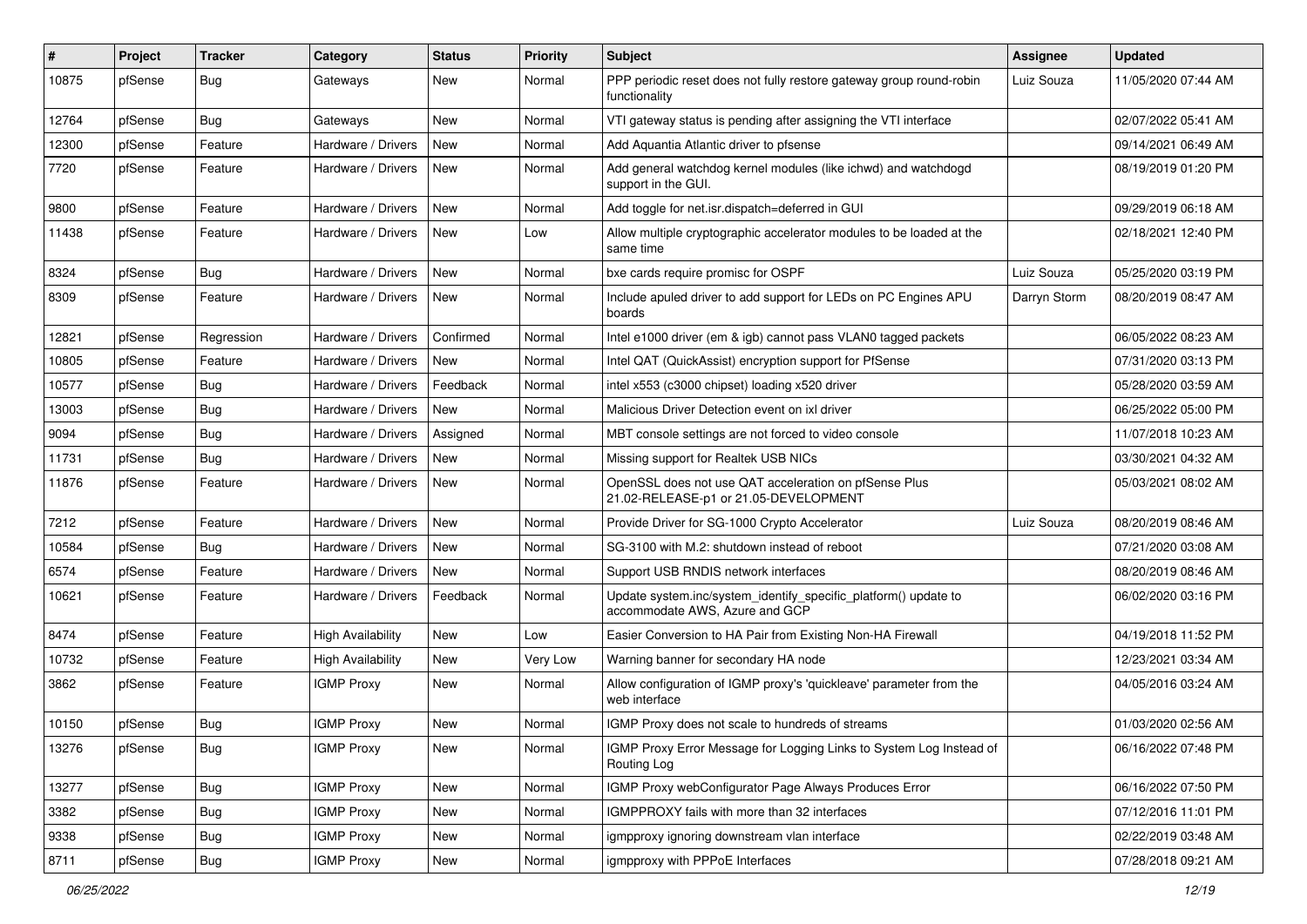| #     | Project | <b>Tracker</b> | Category          | <b>Status</b>                 | <b>Priority</b> | <b>Subject</b>                                                                                                          | <b>Assignee</b>     | <b>Updated</b>      |
|-------|---------|----------------|-------------------|-------------------------------|-----------------|-------------------------------------------------------------------------------------------------------------------------|---------------------|---------------------|
| 12079 | pfSense | Bug            | <b>IGMP Proxy</b> | New                           | Normal          | IGMPProxy: kernel panic, Sleeping thread owns a non-sleepable lock                                                      | Mateusz Guzik       | 05/10/2022 03:14 PM |
| 11954 | pfSense | Feature        | <b>IGMP Proxy</b> | <b>New</b>                    | Normal          | <b>Multicast limits</b>                                                                                                 |                     | 05/25/2021 12:36 AM |
| 11953 | pfSense | Bug            | <b>IGMP Proxy</b> | New                           | Normal          | XG-1541 crashes when igmpproxy is enabled and network interfaces<br>status change                                       |                     | 05/24/2021 04:55 PM |
| 6457  | pfSense | Feature        | Installer         | <b>New</b>                    | Normal          | Allow ability to configure AWS EC2 AMI via userdata                                                                     |                     | 09/21/2020 02:54 PM |
| 11363 | pfSense | Bug            | Installer         | New                           | Normal          | Clean Install 2.5.0 fails due to hardware incompability                                                                 |                     | 02/04/2021 11:06 AM |
| 8401  | pfSense | <b>Bug</b>     | Installer         | New                           | Normal          | Issues related to keys representing alphabetic characters specific to<br>Scandinavian languages and to some other keys. |                     | 03/30/2018 11:06 AM |
| 10690 | pfSense | <b>Bug</b>     | Installer         | <b>New</b>                    | Low             | Not possible to make UFS install on ZFS formatted drive                                                                 |                     | 04/21/2022 12:39 PM |
| 12813 | pfSense | Feature        | Installer         | New                           | Low             | Recover extra data in the installer                                                                                     |                     | 02/17/2022 07:52 AM |
| 12960 | pfSense | Bug            | Installer         | New                           | Normal          | VGA installer image defaults to serial console, serial console is default<br>in GUI settings                            |                     | 05/10/2022 03:19 PM |
| 7541  | pfSense | Feature        | Installer         | <b>New</b>                    | Normal          | ZFS Install, add hot spare option                                                                                       |                     | 08/14/2019 09:32 AM |
| 12367 | pfSense | Todo           | Installer         | New                           | Normal          | ZFS: Do not show memstick disk on target list                                                                           |                     | 09/13/2021 07:37 AM |
| 7730  | pfSense | <b>Bug</b>     | Interfaces        | New                           | High            | 2.3.4_1 greX: loop detected when hit save on filter rules or interfaces                                                 |                     | 07/27/2017 08:16 AM |
| 9585  | pfSense | Bug            | Interfaces        | New                           | Normal          | 6RD: Unable to reach hosts on within same 6rd-domain                                                                    |                     | 08/14/2019 02:39 PM |
| 5474  | pfSense | Feature        | Interfaces        | New                           | Normal          | Add 802.1x configuration to wired interfaces.                                                                           |                     | 03/16/2016 04:32 PM |
| 6038  | pfSense | Feature        | Interfaces        | New                           | Normal          | Add ability to configure which interface is chosen for defining hostname<br>IP in /etc/hosts                            |                     | 07/07/2017 09:56 AM |
| 7626  | pfSense | Feature        | Interfaces        | New                           | Normal          | Add IPoE support for WAN                                                                                                |                     | 01/01/2022 12:31 AM |
| 11056 | pfSense | Feature        | Interfaces        | <b>New</b>                    | Normal          | Add option to disable flow-control on interfaces in GUI                                                                 |                     | 11/11/2020 04:41 PM |
| 10223 | pfSense | Feature        | Interfaces        | New                           | Normal          | Add the ability to create additional loopback interfaces                                                                |                     | 12/15/2020 04:35 PM |
| 9123  | pfSense | Bug            | Interfaces        | Feedback                      | Very High       | Adding/configuring vlan on ixl-devices causes aq_add_macvlan err -53,<br>aq_error 14                                    | Luiz Souza          | 05/16/2022 07:57 AM |
| 6796  | pfSense | Feature        | Interfaces        | New                           | Normal          | Allow hostnames as GRE and GIF endpoints                                                                                |                     | 08/13/2019 02:35 PM |
| 10890 | pfSense | Feature        | Interfaces        | New                           | Normal          | Allow multiple assigned interfaces to track status of a single switch port                                              |                     | 09/14/2020 07:20 AM |
| 12504 | pfSense | Bug            | Interfaces        | New                           | Normal          | BCM57412 NetXtreme-E 10Gb RDMA Ethernet controller issue                                                                |                     | 11/05/2021 04:51 AM |
| 2386  | pfSense | Feature        | Interfaces        | <b>Pull Request</b><br>Review | Normal          | Bridge member that is not an assigned interface                                                                         | <b>Viktor Gurov</b> | 12/02/2020 06:01 AM |
| 11139 | pfSense | Documentation  | Interfaces        | New                           | Normal          | <b>Bridges and VLANs</b>                                                                                                |                     | 12/07/2020 12:32 PM |
| 13225 | pfSense | Bug            | Interfaces        | New                           | Normal          | Bridges with QinQ interfaces not properly set up at boot                                                                | Viktor Gurov        | 05/27/2022 08:19 AM |
| 11169 | pfSense | Feature        | Interfaces        | New                           | Very Low        | Changing interface index order                                                                                          |                     | 12/17/2020 05:44 AM |
| 12926 | pfSense | Bug            | Interfaces        | Feedback                      | Normal          | Changing LAGG type on CARP interfaces makes VIPs go to an "init"<br>State                                               |                     | 03/10/2022 10:52 AM |
| 12183 | pfSense | Regression     | Interfaces        | New                           | Low             | Changing MAC address for PPP parent interface stopped working                                                           |                     | 04/20/2022 04:16 PM |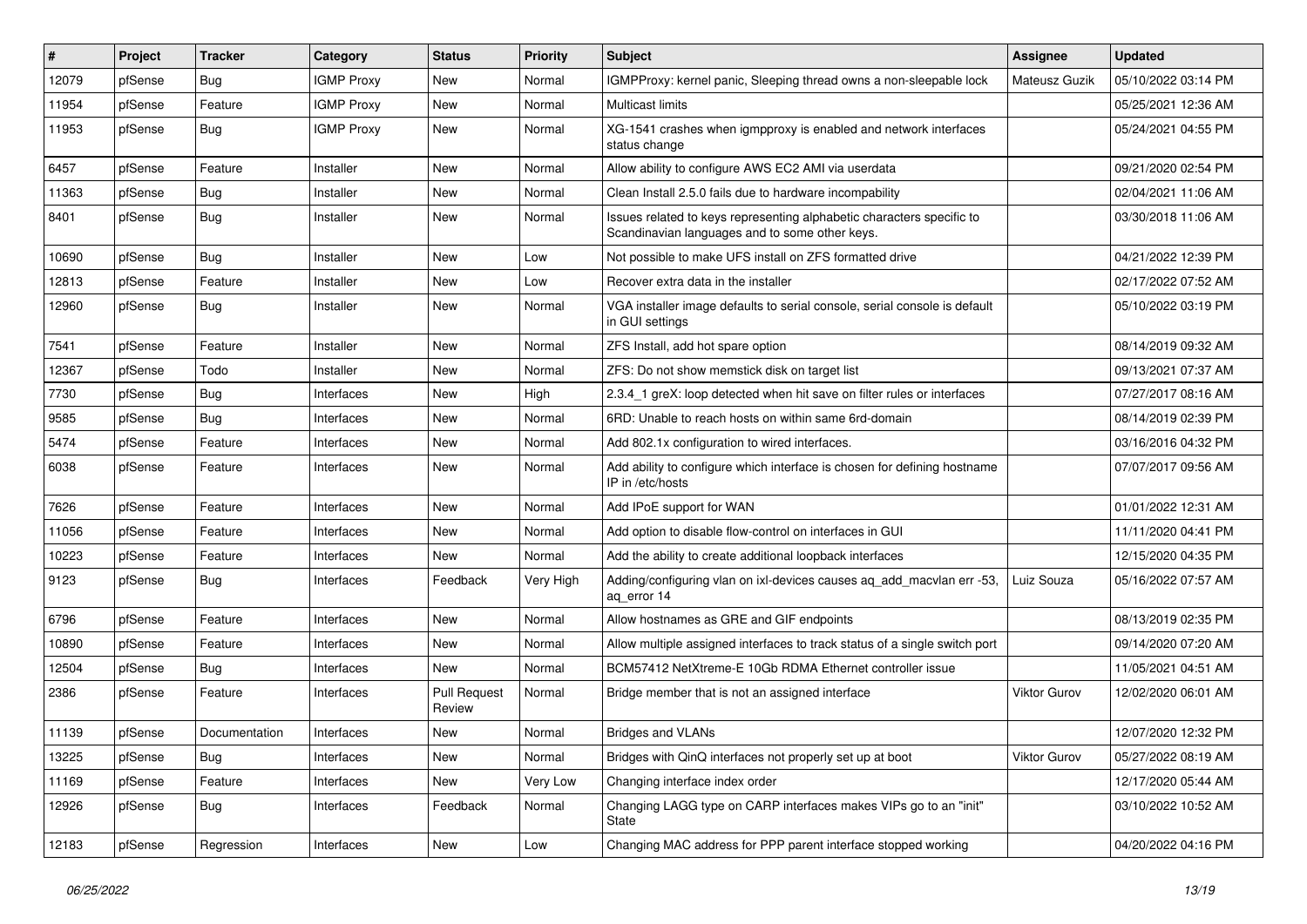| #     | Project | <b>Tracker</b> | Category   | <b>Status</b>                 | <b>Priority</b> | Subject                                                                                                                                                                       | <b>Assignee</b> | <b>Updated</b>      |
|-------|---------|----------------|------------|-------------------------------|-----------------|-------------------------------------------------------------------------------------------------------------------------------------------------------------------------------|-----------------|---------------------|
| 12539 | pfSense | Bug            | Interfaces | New                           | Low             | Changing VLAN ID for LAN interface in assignments silently fails.                                                                                                             |                 | 11/23/2021 04:12 AM |
| 9384  | pfSense | <b>Bug</b>     | Interfaces | Confirmed                     | Normal          | devd putting "\$" before variable contents when using single quotes                                                                                                           |                 | 04/21/2022 12:39 PM |
| 6845  | pfSense | Feature        | Interfaces | New                           | Normal          | DHCP / DHCPv6 WAN client status page                                                                                                                                          |                 | 08/19/2019 12:37 PM |
| 8526  | pfSense | Bug            | Interfaces | New                           | Normal          | DHCP client ignores server replies when 802.1q tagging is used                                                                                                                |                 | 08/14/2019 10:52 AM |
| 13279 | pfSense | Bug            | Interfaces | New                           | Normal          | DHCP config override affects Gateway installation.                                                                                                                            |                 | 06/17/2022 07:25 AM |
| 8173  | pfSense | Feature        | Interfaces | New                           | Normal          | dhcp6c - RAW Options                                                                                                                                                          |                 | 05/29/2022 05:34 PM |
| 8435  | pfSense | <b>Bug</b>     | Interfaces | New                           | Normal          | DHCPv6 unusable in certain circumstances (US AT&T Fiber, etc.)                                                                                                                |                 | 08/14/2019 10:52 AM |
| 8050  | pfSense | Bug            | Interfaces | New                           | High            | Enabling bridge while interfaces have link freezes console                                                                                                                    |                 | 11/03/2017 04:38 PM |
| 9690  | pfSense | Bug            | Interfaces | New                           | Normal          | Ethernet flow control should be disabled by default                                                                                                                           |                 | 08/19/2019 06:45 PM |
| 9241  | pfSense | <b>Bug</b>     | Interfaces | New                           | Normal          | Ethernet link cycles up/down if "auto-negotiate" is explicitly selected in<br>interface configuration                                                                         |                 | 12/31/2018 08:36 PM |
| 11872 | pfSense | Bug            | Interfaces | New                           | Normal          | gif interfaces reporting incorrect traffic counters                                                                                                                           |                 | 12/30/2021 04:00 AM |
| 13218 | pfSense | <b>Bug</b>     | Interfaces | <b>Pull Request</b><br>Review | Normal          | GIF-based interface MTU is assigned to parent interface on boot when<br>parent interface is a LAGG                                                                            | Viktor Gurov    | 05/27/2022 05:25 AM |
| 5887  | pfSense | <b>Bug</b>     | Interfaces | Confirmed                     | Normal          | hardware_offloading_applyflags sets/unsets most values when already<br>set correctly                                                                                          |                 | 07/06/2016 03:31 PM |
| 12176 | pfSense | Todo           | Interfaces | <b>Pull Request</b><br>Review | Normal          | Hide WireGuard interfaces on appropriate pages                                                                                                                                |                 | 08/11/2021 12:52 AM |
| 11243 | pfSense | Feature        | Interfaces | New                           | Normal          | individual pfctl snort2c tables per interface only blocking IPs for specific<br>interface when a rule triggers in snort/suricata                                              |                 | 01/14/2021 03:02 PM |
| 8882  | pfSense | Bug            | Interfaces | Incomplete                    | Normal          | Interface assignments lost on reboot                                                                                                                                          |                 | 02/17/2022 02:24 PM |
| 11091 | pfSense | Bug            | Interfaces | New                           | Normal          | Interfaces set as disabled in the configuration have an UP status in the<br>operating system at boot                                                                          | Viktor Gurov    | 05/10/2022 03:12 PM |
| 8815  | pfSense | Bug            | Interfaces | <b>New</b>                    | Normal          | IP addresses are removed from interfaces when link is lost and either<br>IPv4 or IPv6 is dynamic                                                                              | Luiz Souza      | 07/21/2021 07:49 AM |
| 12746 | pfSense | Feature        | Interfaces | <b>New</b>                    | High            | IPoE feature for WAN interface                                                                                                                                                |                 | 02/01/2022 01:42 AM |
| 6289  | pfSense | Bug            | Interfaces | <b>New</b>                    | Normal          | IPv6 address not given to track6 interfaces on create                                                                                                                         |                 | 12/30/2021 04:17 AM |
| 9837  | pfSense | <b>Bug</b>     | Interfaces | New                           | Very Low        | ipv6 is not completely disabled on the interfaces                                                                                                                             |                 | 10/24/2019 01:16 AM |
| 8158  | pfSense | <b>Bug</b>     | Interfaces | New                           | High            | IPv6 Track Interface issue with more than one WAN-Gateway and a<br>number of internal interfaces at least track interface from one interface<br>does not work on regular base |                 | 12/03/2017 09:00 AM |
| 7040  | pfSense | <b>Bug</b>     | Interfaces | New                           | Normal          | Issue when disabling an interface                                                                                                                                             |                 | 12/26/2016 02:56 AM |
| 11412 | pfSense | <b>Bug</b>     | Interfaces | New                           | Normal          | LLDPD Package Doesn't Work with Switchports                                                                                                                                   |                 | 02/12/2021 08:12 PM |
| 9464  | pfSense | Feature        | Interfaces | New                           | Normal          | Marvell 6000 -- netgate hardware (e.g.: XG-7100, XG-3100) internal<br>switch LACP support                                                                                     |                 | 04/08/2019 07:58 AM |
| 8113  | pfSense | <b>Bug</b>     | Interfaces | New                           | Normal          | MTU setting on bridge, openvpn clients ignored                                                                                                                                |                 | 12/31/2021 05:55 PM |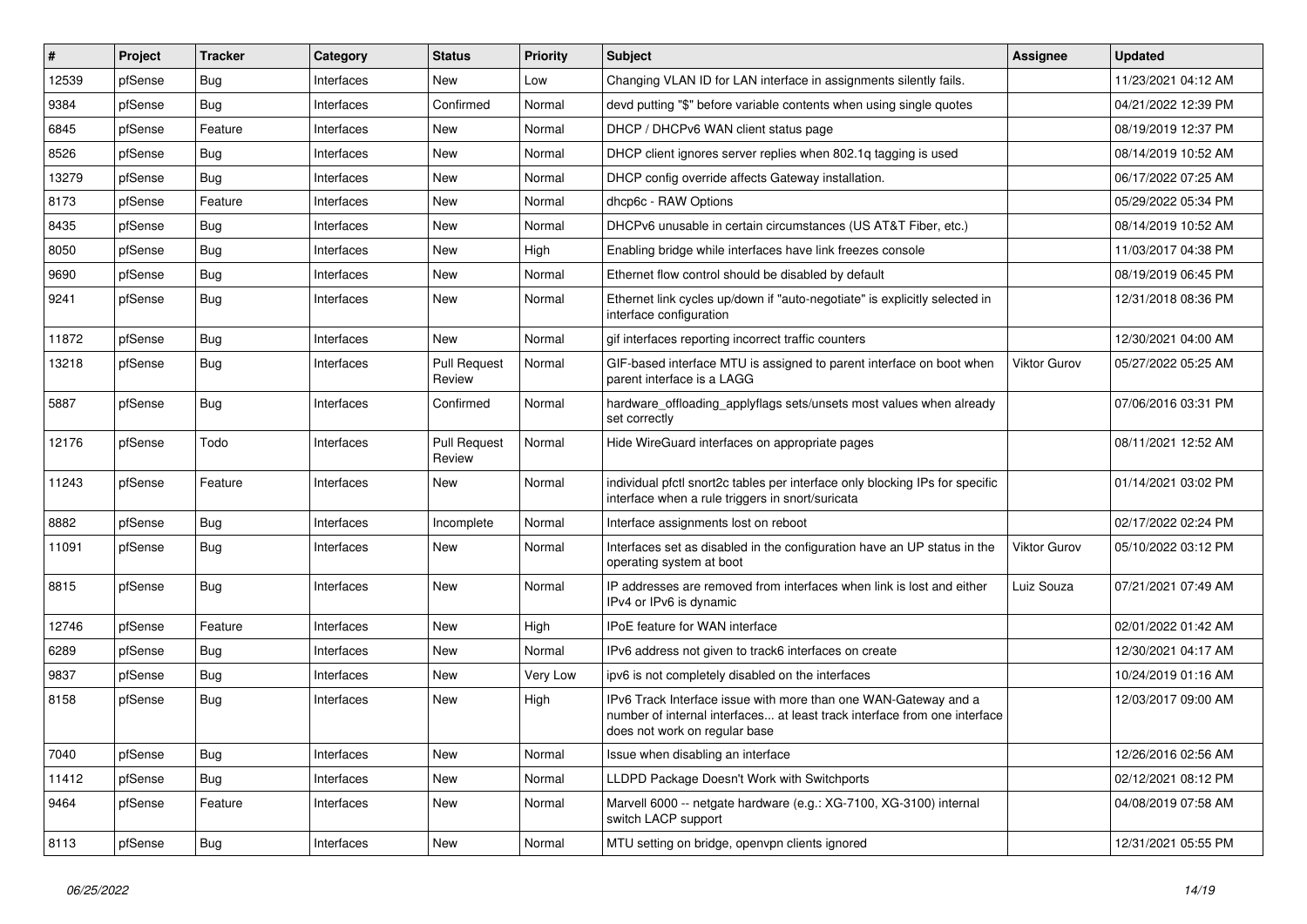| $\#$  | <b>Project</b> | <b>Tracker</b> | Category     | <b>Status</b> | Priority | <b>Subject</b>                                                                                                                                                                                  | <b>Assignee</b> | <b>Updated</b>      |
|-------|----------------|----------------|--------------|---------------|----------|-------------------------------------------------------------------------------------------------------------------------------------------------------------------------------------------------|-----------------|---------------------|
| 11657 | pfSense        | Bug            | Interfaces   | <b>New</b>    | Normal   | netmap ring reinit error                                                                                                                                                                        |                 | 03/18/2021 10:32 PM |
| 6823  | pfSense        | Bug            | Interfaces   | New           | Normal   | No connectivity after changing link state to UP                                                                                                                                                 |                 | 04/21/2022 12:39 PM |
| 11641 | pfSense        | Bug            | Interfaces   | <b>New</b>    | Normal   | On xn based interfaces without the VLANMTU flag the first VLAN tag<br>defined does not follow the parent interface MTU settings. All<br>subsequent VLAN tags follow the parent interface's MTU. |                 | 03/09/2021 06:42 PM |
| 8520  | pfSense        | Feature        | Interfaces   | New           | Normal   | Option to auto-renew DHCP on interface with an offline gateway or<br>marked as down                                                                                                             |                 | 07/20/2021 11:00 AM |
| 7430  | pfSense        | Bug            | Interfaces   | <b>New</b>    | Normal   | pfsense-utils.inc - where_is_ipaddr_configured() should account for<br>loopback interface                                                                                                       |                 | 08/13/2019 03:48 PM |
| 11430 | pfSense        | Bug            | Interfaces   | <b>New</b>    | Normal   | PHP console spam after Assigning Interfaces                                                                                                                                                     |                 | 10/09/2021 10:37 AM |
| 10204 | pfSense        | Feature        | Interfaces   | <b>New</b>    | Low      | Possible clarification of Track IPv6 Interface Subnet ID                                                                                                                                        |                 | 01/23/2020 01:04 PM |
| 11545 | pfSense        | Regression     | Interfaces   | Feedback      | Normal   | Primary interface address is not always used when VIPs are present                                                                                                                              | Reid Linnemann  | 06/24/2022 10:25 AM |
| 8770  | pfSense        | Bug            | Interfaces   | <b>New</b>    | Normal   | QinQ interfaces always show as active                                                                                                                                                           |                 | 02/01/2020 09:47 AM |
| 6605  | pfSense        | <b>Bug</b>     | Interfaces   | Confirmed     | Normal   | rc.linkup logic issues with actions taken                                                                                                                                                       |                 | 07/12/2016 07:46 PM |
| 13228 | pfSense        | Bug            | Interfaces   | <b>New</b>    | Normal   | Recovering interface gateway may not be added back into gateway<br>groups and rules when expected                                                                                               | Jim Pingle      | 05/28/2022 01:14 PM |
| 12679 | pfSense        | Feature        | Interfaces   | <b>New</b>    | Normal   | Remind user to update DHCPv6 range when changing interface IPv6<br>prefix                                                                                                                       |                 | 01/12/2022 07:36 AM |
| 4428  | pfSense        | Bug            | Interfaces   | Confirmed     | Normal   | Setting media option on em(4) leads to infinite link cycling                                                                                                                                    |                 | 07/06/2016 12:45 AM |
| 11870 | pfSense        | Regression     | Interfaces   | <b>New</b>    | Normal   | Setting MTU on VLAN does not set MTU on parent interface in 2.5.1                                                                                                                               |                 | 05/02/2021 05:48 AM |
| 11335 | pfSense        | Bug            | Interfaces   | <b>New</b>    | Normal   | Spoofing the MAC on a LAGG interface does not work for some NIC<br>types.                                                                                                                       |                 | 01/29/2021 09:10 AM |
| 2357  | pfSense        | Feature        | Interfaces   | <b>New</b>    | Low      | <b>Support Dual Stack Lite</b>                                                                                                                                                                  |                 | 05/13/2014 09:39 PM |
| 8611  | pfSense        | Bug            | Interfaces   | In Progress   | Normal   | unable to receive IPv6 RA's on SG-1000, default route lost                                                                                                                                      | Luiz Souza      | 02/01/2021 03:31 PM |
| 8089  | pfSense        | <b>Bug</b>     | Interfaces   | New           | High     | VLAN page breaks after config restore to new hardware.                                                                                                                                          |                 | 11/21/2017 01:38 PM |
| 6977  | pfSense        | <b>Bug</b>     | Interfaces   | <b>New</b>    | Normal   | VLAN traffic is erroneously counted as underlying iface (untagged)<br>traffic                                                                                                                   |                 | 08/13/2019 02:56 PM |
| 1337  | pfSense        | Feature        | Interfaces   | Assigned      | Normal   | VLANs with different MAC address than parent interface                                                                                                                                          |                 | 04/21/2022 12:39 PM |
| 11418 | pfSense        | <b>Bug</b>     | <b>IPsec</b> | <b>New</b>    | Very Low | 'NAT-T: Force' is broken for IPv6 IPsec                                                                                                                                                         |                 | 02/16/2021 08:25 AM |
| 7235  | pfSense        | <b>Bug</b>     | <b>IPsec</b> | <b>New</b>    | Normal   | 4860 has not got significant IPsec performance rising with enabled HW<br>acceleration                                                                                                           | Luiz Souza      | 12/18/2021 04:32 PM |
| 6517  | pfSense        | Bug            | <b>IPsec</b> | Confirmed     | Normal   | Adding mobile IPsec phase 2 entries requires restart of strongswan                                                                                                                              |                 | 06/21/2016 11:04 PM |
| 946   | pfSense        | Feature        | <b>IPsec</b> | <b>New</b>    | Normal   | Allow aliases to be used to define IPsec phase 2 networks                                                                                                                                       |                 | 04/21/2022 12:39 PM |
| 4989  | pfSense        | Feature        | <b>IPsec</b> | <b>New</b>    | Normal   | Allow all valid strongswan remote gateway options in gui                                                                                                                                        |                 | 08/20/2015 02:57 PM |
| 5629  | pfSense        | <b>Bug</b>     | <b>IPsec</b> | <b>New</b>    | Normal   | Allow for IPsec configuration using certs without a CA                                                                                                                                          |                 | 12/31/2021 05:21 PM |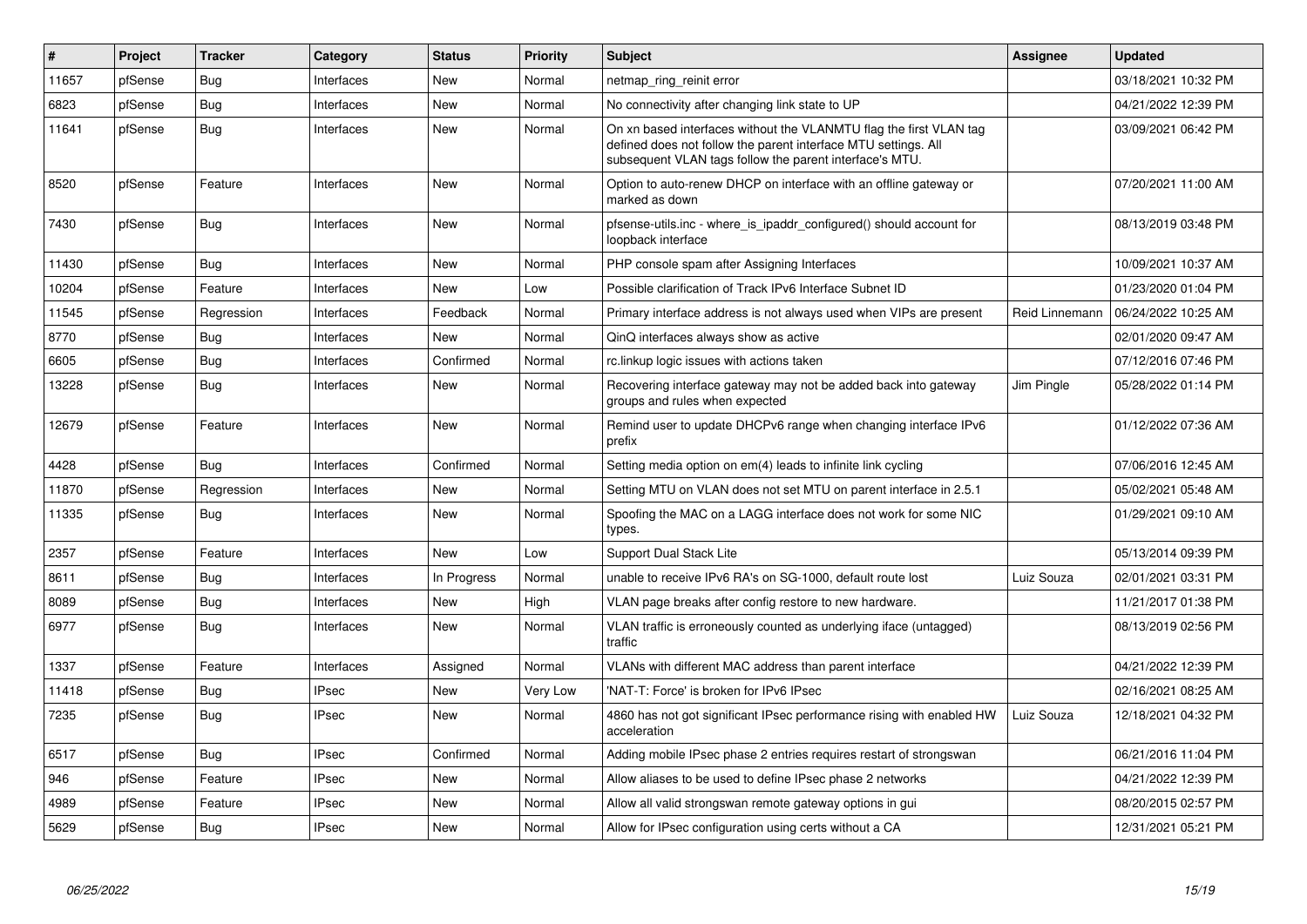| #     | Project | <b>Tracker</b> | Category     | <b>Status</b>                 | <b>Priority</b> | Subject                                                                                                        | <b>Assignee</b>        | <b>Updated</b>      |
|-------|---------|----------------|--------------|-------------------------------|-----------------|----------------------------------------------------------------------------------------------------------------|------------------------|---------------------|
| 4234  | pfSense | Feature        | IPsec        | Assigned                      | Low             | allow for strict user <> cn validation of mobile ipsec users when using<br>rsa+xauth                           |                        | 01/24/2017 06:11 AM |
| 12473 | pfSense | Feature        | <b>IPsec</b> | New                           | Normal          | Allow user adjustment of IPsec Keep Alive periodic checks                                                      |                        | 12/22/2021 05:59 AM |
| 13301 | pfSense | Bug            | IPsec        | <b>Pull Request</b><br>Review | Normal          | Bug #13239 = $(?)$ = #12645 appease not fixed - ipv6 based ipsec vpn<br>tunnel bug found with fqdn remote host |                        | 06/25/2022 05:41 AM |
| 6624  | pfSense | Bug            | <b>IPsec</b> | Confirmed                     | Normal          | changes in IPsec config should down the connection                                                             | Jim Pingle             | 08/02/2021 12:08 PM |
| 13014 | pfSense | Bug            | <b>IPsec</b> | New                           | Normal          | Charon.vici can get in a bad state                                                                             | Mateusz Guzik          | 05/24/2022 05:05 PM |
| 13102 | pfSense | Bug            | <b>IPsec</b> | New                           | Normal          | Deleting an IPSec tunnel doesn't destroy the SA (SADs/SPDs), causes<br>crash in status_ipsec.php               | <b>Viktor Gurov</b>    | 05/20/2022 01:07 PM |
| 12705 | pfSense | <b>Bug</b>     | <b>IPsec</b> | Incomplete                    | Normal          | ECDSA certificate does not work for IPSec VPN phase 1                                                          |                        | 01/24/2022 03:22 PM |
| 13227 | pfSense | Feature        | IPsec        | New                           | High            | Enable IPSec Virtual IP Pool assignment by Radius for Mobile Users -<br>SIMPLE FIX                             |                        | 05/27/2022 10:15 AM |
| 10493 | pfSense | <b>Bug</b>     | <b>IPsec</b> | <b>New</b>                    | Normal          | filter_get_vpns_list() issues                                                                                  |                        | 05/06/2020 01:07 AM |
| 3312  | pfSense | Bug            | <b>IPsec</b> | New                           | Normal          | Gateway on IPsec rules is not functional in pf                                                                 |                        | 01/28/2020 10:09 PM |
| 7738  | pfSense | Feature        | IPsec        | New                           | Normal          | Highlight which IPSec (or other VPN) crypto modes are<br>hardware-accelerated in the UI                        |                        | 08/13/2019 03:46 PM |
| 13000 | pfSense | <b>Bug</b>     | <b>IPsec</b> | New                           | Low             | IPsec AES-GCM encryption algorithm "Key Length" field should be<br>labeled "ICV Length"                        |                        | 03/30/2022 07:40 AM |
| 8964  | pfSense | Bug            | <b>IPsec</b> | New                           | High            | IPsec async cryptography advanced setting - TCP traffic not passing<br>through                                 | Luiz Souza             | 12/08/2020 12:09 PM |
| 6370  | pfSense | Bug            | <b>IPsec</b> | Confirmed                     | Normal          | IPSEC bound to WAN gateway group and Dynamic DNS doesn't to fail<br>back tunnel to WAN on DDNS update          |                        | 08/31/2021 07:38 AM |
| 12335 | pfSense | Bug            | <b>IPsec</b> | New                           | Normal          | IPsec DNS inefficiency                                                                                         | Jim Pingle             | 04/26/2022 07:50 AM |
| 9857  | pfSense | Feature        | <b>IPsec</b> | <b>New</b>                    | Normal          | IPsec Down/Up SMTP Notifications                                                                               |                        | 08/31/2021 08:07 AM |
| 4591  | pfSense | Feature        | <b>IPsec</b> | New                           | Normal          | IPSec Failover Support for IP Addresses instead of Dynamic DNS /<br>Failover Group                             |                        | 09/04/2020 12:17 AM |
| 6167  | pfSense | <b>Bug</b>     | <b>IPsec</b> | Confirmed                     | Normal          | IPsec IPComp not working                                                                                       | George<br>Neville-Neil | 09/22/2020 06:07 PM |
| 12762 | pfSense | Bug            | <b>IPsec</b> | <b>New</b>                    | Normal          | IPsec keep alive check ignores Child SA Start Action                                                           | <b>Viktor Gurov</b>    | 02/07/2022 11:21 AM |
| 8013  | pfSense | Bug            | <b>IPsec</b> | New                           | Normal          | IPsec MSS clamping value shared for IPv4 and IPv6                                                              | Luiz Souza             | 10/28/2021 01:37 PM |
| 13264 | pfSense | Feature        | <b>IPsec</b> | New                           | Normal          | IPSec Phase2 select multiple PFS key groups                                                                    |                        | 06/10/2022 04:29 PM |
| 9349  | pfSense | Bug            | <b>IPsec</b> | Confirmed                     | Normal          | IPSec service start/stop/restart fails after settings change                                                   | Markus<br>Stockhausen  | 10/30/2020 01:33 PM |
| 7420  | pfSense | <b>Bug</b>     | <b>IPsec</b> | New                           | Normal          | ipsec status freezing                                                                                          |                        | 02/13/2020 09:09 AM |
| 5331  | pfSense | Feature        | <b>IPsec</b> | New                           | Normal          | IPSec table for tuning strongswan.conf                                                                         |                        | 05/05/2021 12:10 AM |
| 6668  | pfSense | Bug            | <b>IPsec</b> | Feedback                      | Normal          | IPSec tunnel + L2TP/IPSec VPN - wrong PSK chosen by pfSense                                                    |                        | 09/21/2019 02:07 AM |
| 7773  | pfSense | Feature        | <b>IPsec</b> | New                           | Normal          | IPSec using IKEv2 with split DNS not using provided domain names                                               |                        | 08/15/2017 05:25 PM |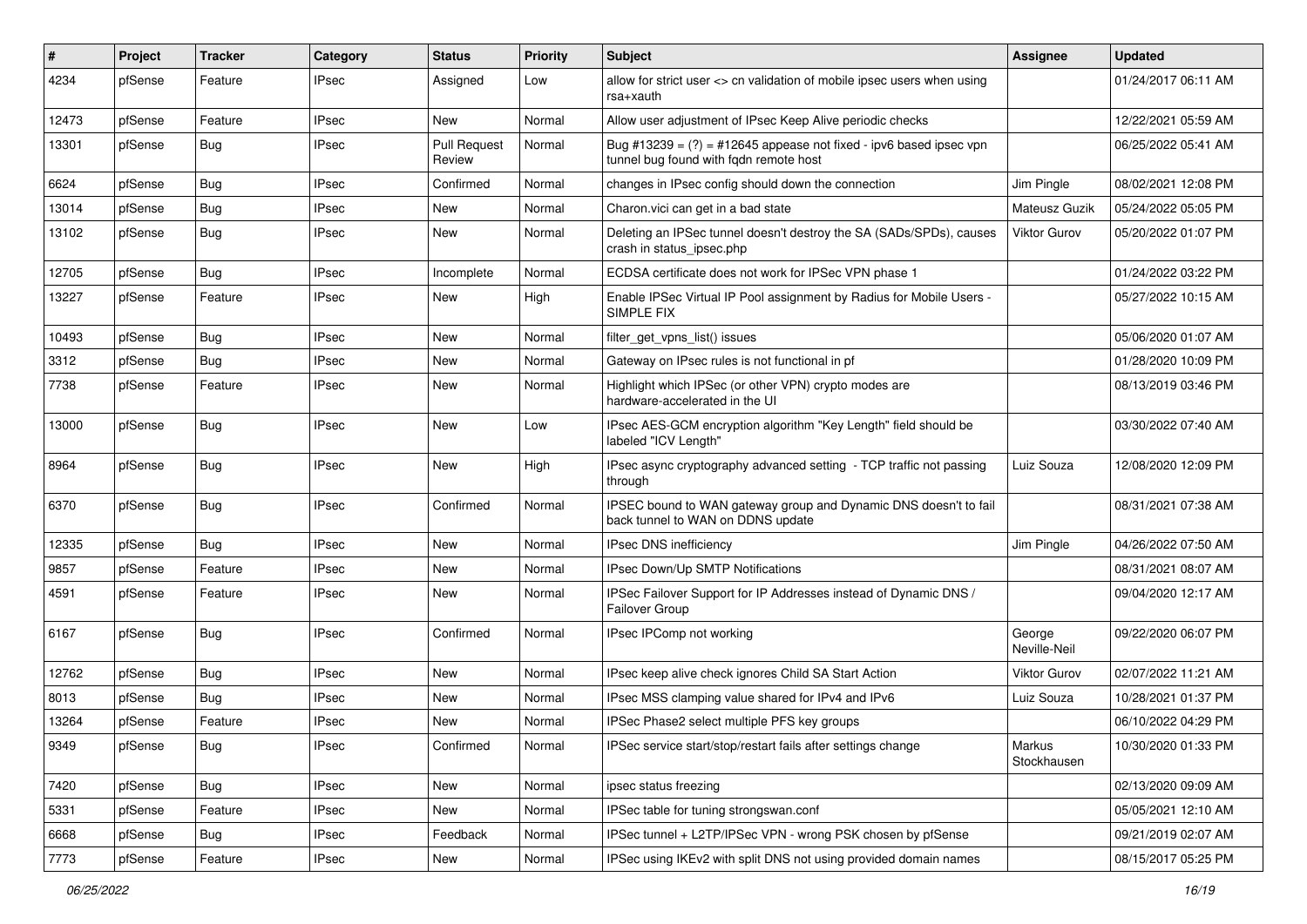| #     | Project | <b>Tracker</b> | Category                                        | <b>Status</b> | <b>Priority</b> | Subject                                                                                        | <b>Assignee</b> | <b>Updated</b>      |
|-------|---------|----------------|-------------------------------------------------|---------------|-----------------|------------------------------------------------------------------------------------------------|-----------------|---------------------|
| 8686  | pfSense | Bug            | <b>IPsec</b>                                    | New           | Normal          | IPsec VTI: Assigned interface firewall rules are never parsed                                  |                 | 02/10/2021 12:15 PM |
| 6213  | pfSense | Feature        | <b>IPsec</b>                                    | New           | Normal          | IPSEC: IPV4/IPV6 dual-interface-stack support for Mobile IKE                                   |                 | 04/20/2016 07:48 AM |
| 8346  | pfSense | Feature        | <b>IPsec</b>                                    | New           | Normal          | Let pFSense act as an IPSec XAuth VPN Client                                                   |                 | 02/23/2018 07:39 AM |
| 6481  | pfSense | Bug            | <b>IPsec</b>                                    | New           | Normal          | loading EAP_RADIUS method failed                                                               |                 | 03/24/2020 04:25 PM |
| 4688  | pfSense | Feature        | <b>IPsec</b>                                    | New           | Normal          | Missing TFC Traffic Flow Confidentiality support                                               |                 | 11/15/2021 12:27 PM |
| 11539 | pfSense | Bug            | <b>IPsec</b>                                    | Feedback      | Normal          | Mobile IPsec "split_include" value of 0.0.0.0/0 causes some clients to<br>fail                 | Jim Pingle      | 05/23/2022 12:33 AM |
| 5355  | pfSense | <b>Bug</b>     | <b>IPsec</b>                                    | New           | High            | on Dynamic WAN IP (DHCP Client) it takes 10 minutes before Phase1<br>reconnects                |                 | 07/08/2016 10:29 PM |
| 12549 | pfSense | Regression     | <b>IPsec</b>                                    | <b>New</b>    | Normal          | Per-user Mobile IPsec settings are not applied to connecting mobile<br>clients                 | Jim Pingle      | 04/26/2022 07:50 AM |
| 8168  | pfSense | Feature        | <b>IPsec</b>                                    | New           | Normal          | strongswan dhcp option                                                                         |                 | 12/19/2017 04:14 AM |
| 8073  | pfSense | Bug            | <b>IPsec</b>                                    | New           | Normal          | Traffic inexplicably not going through IPSEC despite (in theory)<br>matching SPs               |                 | 11/09/2017 02:51 AM |
| 8036  | pfSense | Feature        | <b>IPsec</b>                                    | <b>New</b>    | Normal          | Want to run multiple Mobile Client IKEv2 server instances                                      |                 | 08/14/2019 09:31 AM |
| 7248  | pfSense | Feature        | <b>IPsec</b>                                    | New           | Normal          | Web UI for IPSec settings should warn about poor security choices                              | Jim Pingle      | 10/31/2019 12:15 PM |
| 7303  | pfSense | <b>Bug</b>     | IPv6 Router<br>Advertisements<br>(RADVD)        | New           | Normal          | ipv6 connectivity lost on pfSense reboot                                                       |                 | 08/20/2019 12:23 PM |
| 6541  | pfSense | Bug            | <b>IPv6 Router</b><br>Advertisements<br>(RADVD) | <b>New</b>    | Normal          | IPv6 RAs always include on-link prefix; clients may not use DHCPv6<br>managed addresses        |                 | 08/13/2019 03:23 PM |
| 8262  | pfSense | Feature        | <b>IPv6 Router</b><br>Advertisements<br>(RADVD) | New           | Normal          | Make each prefix flags configurable separately.                                                |                 | 01/16/2018 12:35 PM |
| 12938 | pfSense | Bug            | <b>IPv6 Router</b><br>Advertisements<br>(RADVD) | New           | Normal          | MaxRtrAdvInterval would allow stale DNS servers to be deleted faster                           |                 | 03/12/2022 09:37 AM |
| 4470  | pfSense | Feature        | <b>IPv6 Router</b><br>Advertisements<br>(RADVD) | New           | Normal          | RA page in GUI                                                                                 |                 | 08/20/2019 12:20 PM |
| 3718  | pfSense | Feature        | IPv6 Router<br>Advertisements<br>(RADVD)        | New           | Normal          | radvd - enhancement proposal: ability to advertise routes and some<br>fixes - patches attached |                 | 03/22/2020 02:59 PM |
| 8831  | pfSense | <b>Bug</b>     | IPv6 Router<br>Advertisements<br>(RADVD)        | New           | Very High       | Radvd causes latency spikes                                                                    |                 | 04/19/2021 04:51 AM |
| 7737  | pfSense | <b>Bug</b>     | IPv6 Router<br>Advertisements<br>(RADVD)        | New           | Normal          | radvd error message                                                                            |                 | 08/13/2019 09:41 AM |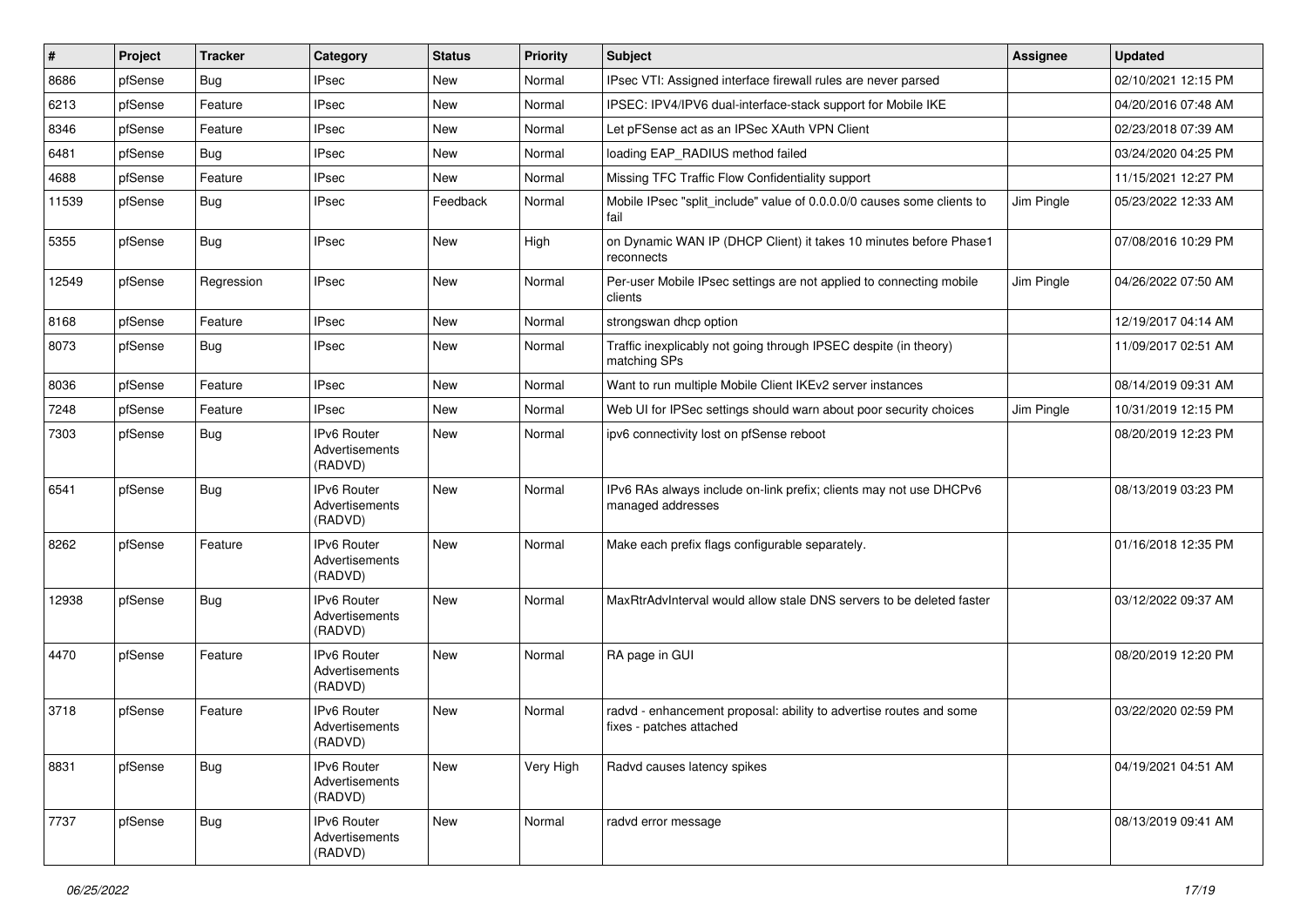| $\pmb{\#}$ | Project | <b>Tracker</b> | Category                                        | <b>Status</b>                 | <b>Priority</b> | <b>Subject</b>                                                                      | <b>Assignee</b> | <b>Updated</b>      |
|------------|---------|----------------|-------------------------------------------------|-------------------------------|-----------------|-------------------------------------------------------------------------------------|-----------------|---------------------|
| 6816       | pfSense | Feature        | <b>IPv6 Router</b><br>Advertisements<br>(RADVD) | <b>New</b>                    | Normal          | Status and/or Diagnostics page for radvd                                            |                 | 08/13/2019 02:35 PM |
| 6386       | pfSense | <b>Bug</b>     | IPv6 Router<br>Advertisements<br>(RADVD)        | <b>New</b>                    | Low             | Switching Router Advertisements to disabled should broadcast IP<br>Removal messages |                 | 05/22/2016 10:44 PM |
| 1667       | pfSense | <b>Bug</b>     | L <sub>2</sub> TP                               | <b>New</b>                    | Normal          | L2TP server does not respond properly from a CARP VIP                               |                 | 12/11/2021 07:43 PM |
| 7563       | pfSense | Feature        | L <sub>2</sub> TP                               | New                           | Normal          | 12tp Suggestion: consider allowing IP/Subnet for the user.                          |                 | 08/21/2019 10:52 AM |
| 11761      | pfSense | Bug            | L <sub>2</sub> TP                               | <b>New</b>                    | Normal          | L2TP/IPsec VPN : PPP LCP negotiation occurs before user<br>authentication           |                 | 03/31/2021 04:52 AM |
| 6321       | pfSense | Bug            | L <sub>2</sub> TP                               | New                           | Normal          | Problem with connecting 2tp over ipsec from android and windows                     |                 | 11/13/2020 11:01 AM |
| 2504       | pfSense | Feature        | <b>LAGG Interfaces</b>                          | <b>New</b>                    | Normal          | lagg enhancements                                                                   |                 | 01/08/2021 12:17 PM |
| 9183       | pfSense | <b>Bug</b>     | <b>LAGG Interfaces</b>                          | <b>New</b>                    | Very Low        | OpenVPN Lagg Interface not working after restart or new start                       |                 | 08/21/2019 11:17 AM |
| 336        | pfSense | Feature        | <b>LAGG Interfaces</b>                          | <b>New</b>                    | Normal          | Option to create lagg under assign interfaces                                       |                 | 08/21/2019 11:16 AM |
| 4499       | pfSense | Feature        | LAGG Interfaces                                 | New                           | Normal          | pfSense LAGG interfaces; unable to set speed and duplex for member<br>interfaces.   |                 | 08/21/2019 11:16 AM |
| 8335       | pfSense | Bug            | <b>LAGG Interfaces</b>                          | <b>New</b>                    | Normal          | System hang with LACP downlink to UniFi switch                                      |                 | 08/21/2019 11:18 AM |
| 9453       | pfSense | <b>Bug</b>     | <b>LAGG Interfaces</b>                          | New                           | Normal          | VLAN Interfaces on LAGG get orphaned at boot                                        |                 | 08/21/2019 11:16 AM |
| 8372       | pfSense | Feature        | Logging                                         | New                           | Normal          | add gui setting to adjust refresh rate for dynamic firewall logs                    |                 | 08/14/2019 10:31 AM |
| 7800       | pfSense | Feature        | Logging                                         | <b>New</b>                    | Normal          | Add option for state logging                                                        |                 | 08/13/2019 03:51 PM |
| 9060       | pfSense | Feature        | Logging                                         | New                           | Normal          | add rule name filtering field for firewall log viewer                               |                 | 08/14/2019 12:38 PM |
| 7476       | pfSense | <b>Bug</b>     | Logging                                         | New                           | Normal          | Dirty buffer used to build log messages?                                            |                 | 04/17/2017 09:51 PM |
| 12056      | pfSense | Bug            | Logging                                         | New                           | Normal          | Filterlog says "Unknown Option %u"                                                  |                 | 06/18/2021 05:51 AM |
| 12625      | pfSense | Feature        | Logging                                         | <b>New</b>                    | Normal          | Granular logging options for default firewall rules.                                |                 | 12/21/2021 06:39 PM |
| 11666      | pfSense | Bug            | Logging                                         | <b>New</b>                    | Normal          | GUI Firewall log search not parsing filter.log beyond hard coded limit              |                 | 03/12/2021 11:38 AM |
| 1940       | pfSense | Todo           | Logging                                         | New                           | Normal          | Integrate rSyslogd                                                                  |                 | 07/06/2018 02:11 PM |
| 9038       | pfSense | Feature        | Logging                                         | New                           | Normal          | Live view of any log file                                                           |                 | 08/19/2019 02:55 PM |
| 7365       | pfSense | Feature        | Logging                                         | <b>New</b>                    | Low             | Pass firewall/filter rule set through logging for centralized loggers to key<br>on  |                 | 03/07/2017 10:44 AM |
| 10581      | pfSense | Feature        | Logging                                         | New                           | Normal          | Provide ability to disable nginx access logging to remote syslog server             |                 | 05/21/2020 08:36 PM |
| 12013      | pfSense | <b>Bug</b>     | Logging                                         | <b>New</b>                    | Low             | Reading log data is inefficient in certain cases                                    |                 | 06/08/2021 07:35 AM |
| 11324      | pfSense | Feature        | Logging                                         | <b>New</b>                    | Normal          | Separate syslog "Remote log servers" Parameters                                     |                 | 01/27/2021 10:47 AM |
| 12464      | pfSense | Bug            | Logging                                         | <b>Pull Request</b><br>Review | Normal          | Syslog Auth messages are sent as Emergency Level                                    |                 | 05/17/2022 02:20 PM |
| 12747      | pfSense | Bug            | Logging                                         | <b>New</b>                    | Normal          | System log is filled by sshguard                                                    |                 | 05/03/2022 03:08 AM |